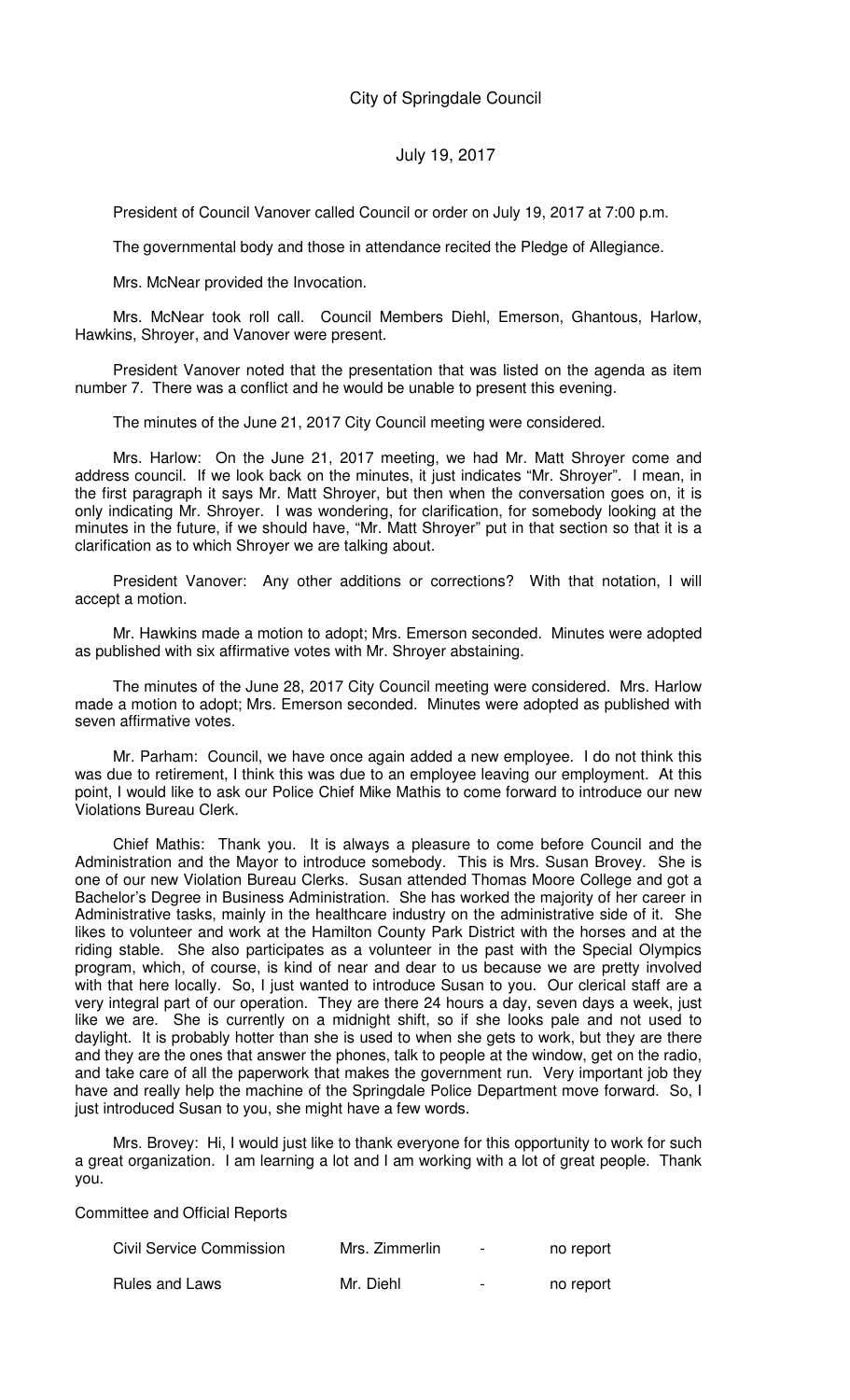Finance Committee Mr. Diehl - no report

Planning Commission:

Mr. Hawkins: The Planning Commission met on July 11, 2017. Five members were present. Had one matter of Old Business. The SCP Springdale LLC at 12110 Princeton Pike in Springdale, Ohio had a major modification to the PUD. This was approved with a 5-0 vote. We also had under New Business a 15-acre site located on Northwest Boulevard, Springdale, Ohio final PUD development plan. That was given a conditional approval to allow them to move forward with some financial matters. They are still going to have to meet with staff to address issues with regard to cross-access easement. Getting covenants, addressing some mounding for screening purposes and landscaping as well as the lighting that is going to be on the building in lighting the parking lot as well. That concludes my report.

Board of Zoning Appeals:

Mrs. Ghantous: Board of Zoning Appeals met on June 21, 2017. There was one item on the agenda. The owner of 276 West Kemper Road submitted an application requesting a variance to allow for the parking of up to three trailers in an unenclosed area of the property. That request was denied with a 5-0 vote. We met again on July 18, 2017 and we had two items; that was yesterday evening. The owner of 667 Smiley Avenue submitted an application for a variance that would allow for the construction of a porch that did not meet the setback requirements. The request was granted with a 6-0 vote. The second item from yesterday was the owner of 678 Allen submitted an application to request a variance to allow the conversion of a garage space to living space and that request was denied with a 6-0 vote. That concludes my report.

| Board of Health      | Mrs. Emerson | $\blacksquare$           | no report |
|----------------------|--------------|--------------------------|-----------|
| Capital Improvements | Mrs. Emerson | $\blacksquare$           | no report |
| O-K-I                | Mr. Shroyer  | $\overline{\phantom{0}}$ | no report |

Mayor's Report

Mayor Webster: I've got a lot to talk about. Primarily about the fire that we had in the City on July  $8<sup>th</sup>$ . I think that you are all aware that we had a pretty good size fire over in The Willows apartment complex. The result of it is that we have eight families totally displaced and so that has sort of been all encompassing for Mr. Clayton, our Health Commissioner. He is with us tonight to give us an update on where we stand on that. Before I ask him to do that, I would just like to make a few comments... You know, I am not one of those people that believe that it takes a village to raise a child, but I will tell you, when you have a catastrophe like this, it certainly does take a village to help. We have seen that outpouring of support. It has been very gratifying to see. Everybody from the Red Cross to the churches and the city people and private industry, just loads and loads of people and Matt will further identify some of those people. Anyway, of the eight families that are displaced, I guess today, we are told that one of them is not welcome back to The Willows because she is the one that started the fire. So, I can certainly understand that. Another family, they had six people living in a two-bedroom apartment. The Willows said no you can't. You can come back, but you have to go into a three bedroom. They cannot afford it, so they are looking for other housing. Two other families have signed leases at The Willows and two will be signing leases at The Willows. So, we've got two at this point, two families and we're not sure; I think they're living with, some of them are living with strangers, I understand and one family, the family split up. One-half of the family is with one family and some of the other members with another family. Anyway, I think we have gotten, for the most part, over the initial crunch. The needs are still many for these people. We have run across a company called New Life Furniture Bank over in Blue Ash. They supply furniture to people in need like this. It's called a furniture bank. Unfortunately, their acronym is NLF, so you have to be careful you do not transpose that or that you will have a trademark problem. Anyway, they accept gently used furniture and deliver it directly to families in need. The furniture donation is tax-deductible. They will pick it up and then they in turn deliver it to the needy families. So, I guess right at this moment, it is probably one of the most pressing needs is used furniture. So, if anyone here or anybody out there in TV land has furniture that is useable, we urge you to please help us out here. The phone number for the furniture bank is (513) 313-0530. If you forget that, just call the Springdale Health Department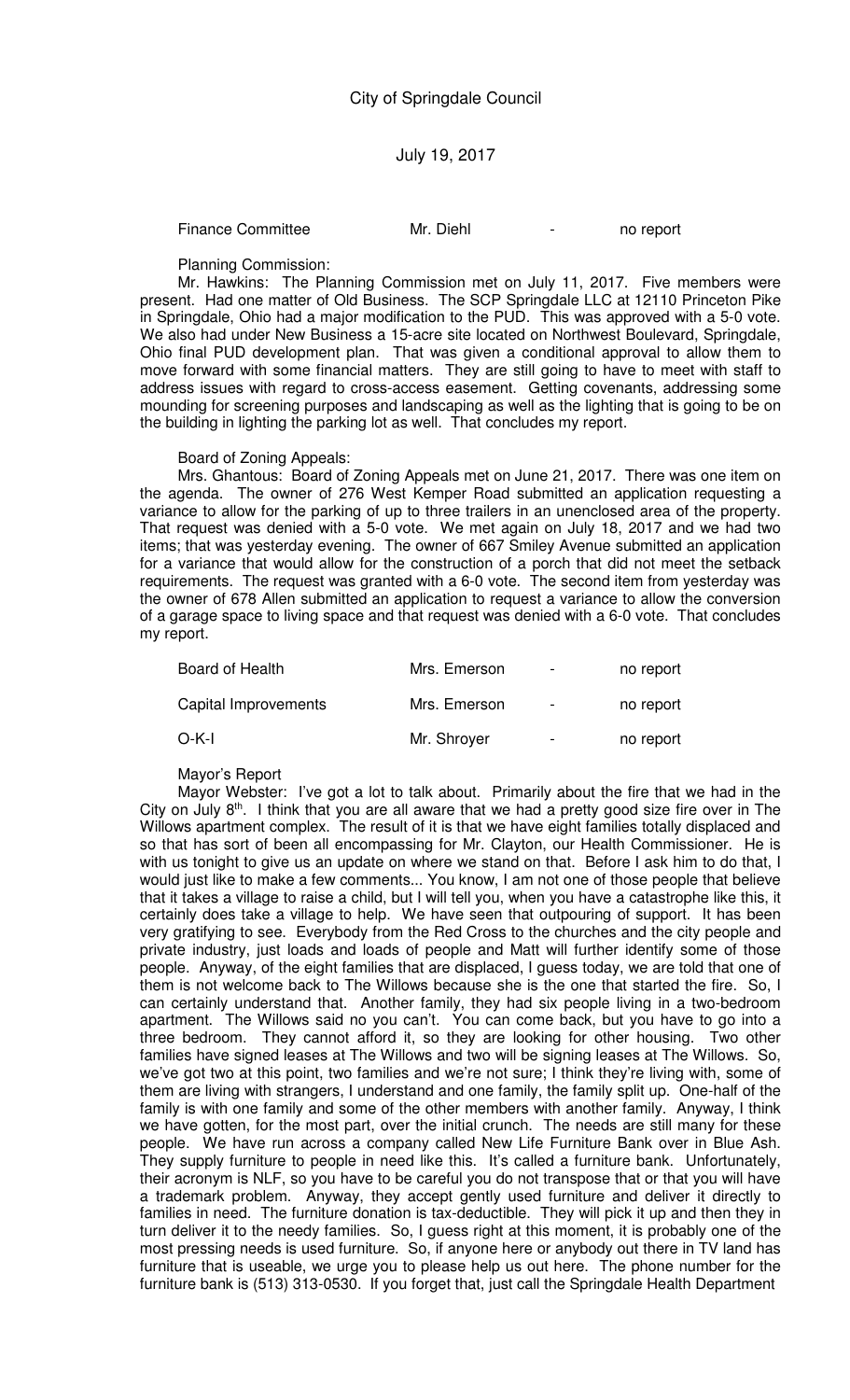Mayor Webster (continued): and ask to speak to Mr. Clayton. He would be more than happy to coordinate that with you. If you have furniture, please help us there. There is still the need with food, toiletries, that kind of stuff, clothes, naturally. The Princeton Closet has been a tremendous help too. Susan Wyder has really done a fantastic job helping these families. Also, just money to help these people. We had an S.O.S. meeting today; we've set aside a donation to the cause and any money that you would like to get to the families, if you want to make sure it gets to the families; it's tax deductible. You can donate it to S.O.S. and just specify that this is to be used for The Willows fire family rescue fund and we'll make sure that money gets passed on to those folks. S.O.S. can be reached at the City's Health Department at (513) 346-5725. We certainly would encourage people to help us in that endeavor. So, at this point I guess I would like to have Mr. Matthew Clayton step forward and give us a report on exactly where we stand with some of these families and what organizations have come forth to help us.

Mr. Clayton: Mr. Mayor. Thank you for affording me the opportunity to come in and speak with our appointed and elected officials and with members of our community about this tragedy that occurred at The Willows of July 8, 2017 and thank you for the information you have provided. When the forty members of our community were displaced by this fire, we were advised that the needs were immediate and severe. Mr. Mayor, as you have indicated, most of these families lost everything; literally left with the clothes on their backs. The Health Department began to notify our community partners within a few hours of the fire. Daily emails providing information asking for community assistance and community involvement began on July 10, 2017. The Healing Center, Vineyard Cincinnati Church, the Princeton Closet, Princeton City School District, the catholic charity Su Casa, Springdale Offering Support, Higher Ground Ministries, Springdale Church of the Nazarene, New Life Furniture, Prevention First, and numerous citizens in Springdale began to pledge support, donate products and donate funds. The Healing Center and the Springdale Health Department began working together immediately after the fire to coordinate services and assess the needs of the victims. The Red Cross provided immediate assistance to the displaced families and within two days, the affected families began to receive assistance from the Healing Center, The Princeton Closet, and the Vineyard Church. Recently some of the families, as the Mayor has mentioned, have been placed in available apartments in The Willows of Springdale while others have been promised units that will be available to them within five days. These families; some of these families continue to stay at a local hotel thanks to the generosity of the Vineyard Cincinnati Church, Tri County Assembly and the Days Inn Hotel. As the Mayor mentioned, as these families transition to new homes, the need for furniture, household items, clothes, food, hygiene, personal care products and school supplies must be addressed. Individuals who wish to assist the families affected by the fire can reach out to the Springdale Health Department at (513) 346-5725 or (513) 346- 5726. They can also reach us health@springdale.org. Mayor, you are correct and you stated very clearly that the need exists for donation of new or used furniture items. Clothing, household items, and funds. We will continue to work together as a community to assist them as they recover from the fire. Also, I would like to mention that we have set up a GoFundMe account and those who want to access the GoFundMe account can search under The Willows Apartments Fire Victims. Thank you very much sir.

Mayor Webster: So anybody have any questions?

Mrs. Emerson: Was anybody hurt? Fireman or residents?

Mr. Clayton: Fortunately, there were no casualties. We did have one individual that was transported by our Fire Department. He was treated and released. His injury was associated with a chronic medical condition that he had.

Mayor Webster: Thank you very much. So that is really all I have. The need is great if anybody in the community can help us, please step forward. Thank you.

Mr. Hawkins: I do not know if this is for Mr. Clayton or for the Chief. Was it determined how the fire was started?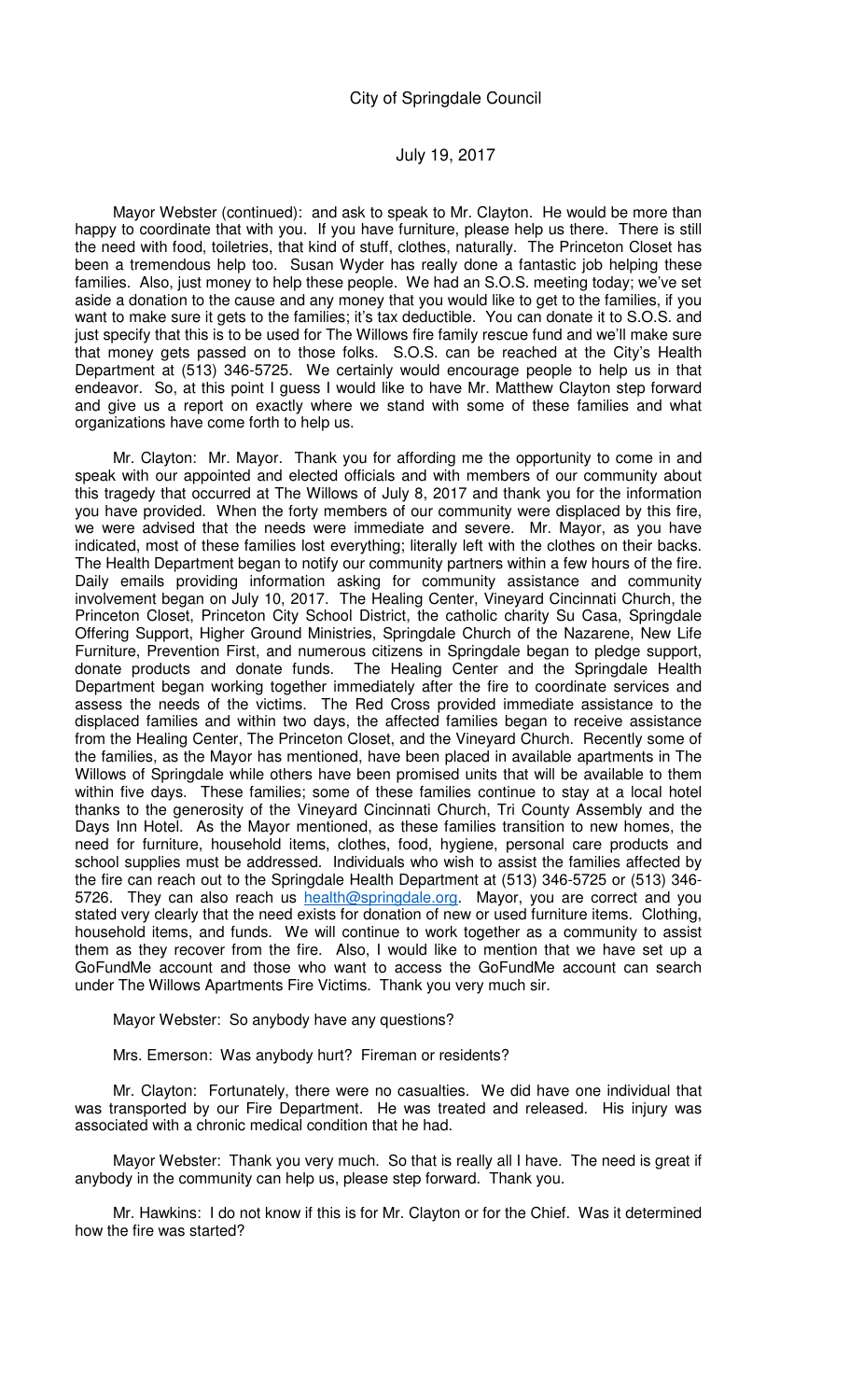Chief Hoffman: Yes. Actually, we called in the Hamilton County Fire Investigation Team. They determined that the fire originated in the kitchen. It was a cooking fire. Even though it was in the middle of the night.

Mayor Webster: If I might just add. In the report, and you can correct me if I am wrong here. At 3:00 in the morning, the lady decided she was going to fry chicken and she gets up and starts the chicken and falls asleep. So, that is the tenant that is not welcome back to The Willows.

#### Clerk of Council/Finance Director

Mrs. McNear: The financial report was not available as of today, so I will read that at the next meeting.

#### Administrator's Report

Mr. Parham: Just a couple of things I wanted to point out and then I am going to ask the Fire Chief to step back up. In Mr. Hawkins report, he spoke about the item that was before the Planning Commission. One being the Major Modification for G.E.E.A.A. Park. We need to schedule a Public Hearing for that application. Mr. President, we would propose that the first reading be at the August 16<sup>th</sup> meeting, and then the Public Hearing and second reading for the September 6<sup>th</sup> meeting.

In addition, at the June 13<sup>th</sup> Planning Commission, the Commission heard an application to consider a zone change and a preliminary development plan for the property at 1391 East Crescentville Road for the consideration of a day care facility. This would require we have two public hearings, one is for a zone change and the other is for the preliminary development plan. We would request the same meeting dates of August  $16<sup>th</sup>$  and the September  $6<sup>th</sup>$  to address the applications.

Just a bit of information, we wanted to let everyone know that the "Opt-out" letters for the City's Electric Aggregation Program were scheduled to go out this past Monday, the  $17<sup>th</sup>$ . Maybe some have received those, but if you have not, they should be arriving very shortly. Again, if you wish to participate in the City's Electrical Aggregation Program with the green energy or the renewable energy program, then you simply do nothing. If you wish to participate in the traditional or brown energy program, at a slightly lower rate, then you would need to still send in your opt out form. In addition, you will need to contact IGS and there will be a telephone number identified on the Opt-out letter that will direct you to who to contact. So that program should be getting underway rather quickly.

At the last Council Meeting, on the  $21<sup>st</sup>$  of June, we had a resident, who also happens to be one of our full-time firefighters, who came before council and raised a couple of issues. It was not necessarily the right venue, however, probably more importantly, is that some of the information that he provided was inaccurate. Therefore, I have asked the Fire Chief to come this evening to address the issues that Mr. Bryant, Jeff Bryant, presented at that particular meeting. The Fire Chief did meet with him the following day and, well, it's just kind of mindboggling as to some of the information he provided at the last meeting that he understood and knew was inaccurate information. Chief Hoffman will you come forward please?

Chief Hoffman: Thank you Mr. Parham. I appreciate the opportunity to come here and provide updates as well as clarifications on the two issues that were spoken of by Jeff Bryant at the June 21<sup>st</sup> Council Meeting. Yes, the firehouse roof is leaking in several spots. It has been. The building was built in 1977. We had the roof replaced 11 years ago. It sprung some leaks that were tolerable. Recently those leaks became more than just leaks. A couple of months ago, I put together a small team of people to start getting estimates to get these repairs made. All the members of the Fire Department knew that these estimates were being obtained. We talk about this in our monthly officer meetings. As well, the officers take the information back to the firefighters and they discuss this information with them so everybody knew about that. The people that are obtaining the estimates were obtaining the estimates prior to the June 21<sup>st</sup> Council Meeting. I met with Jeff probably two days after the meeting in my office and we had a lengthy discussion. Probably the biggest item that frustrated me was the fact that, and I watched the video on the ICRC and he stated that there had been dutyrelated injuries as a result of the roof leaks and that could not be further from the truth. I even asked him, "Where did you come up with that?", and he stated to me, "I misspoke.", and I (Chief Hoffman) said, "Yes, you did." So we have had zero duty-related injuries as a result of that leaking roof. During our process of obtaining estimates, we are actually getting close to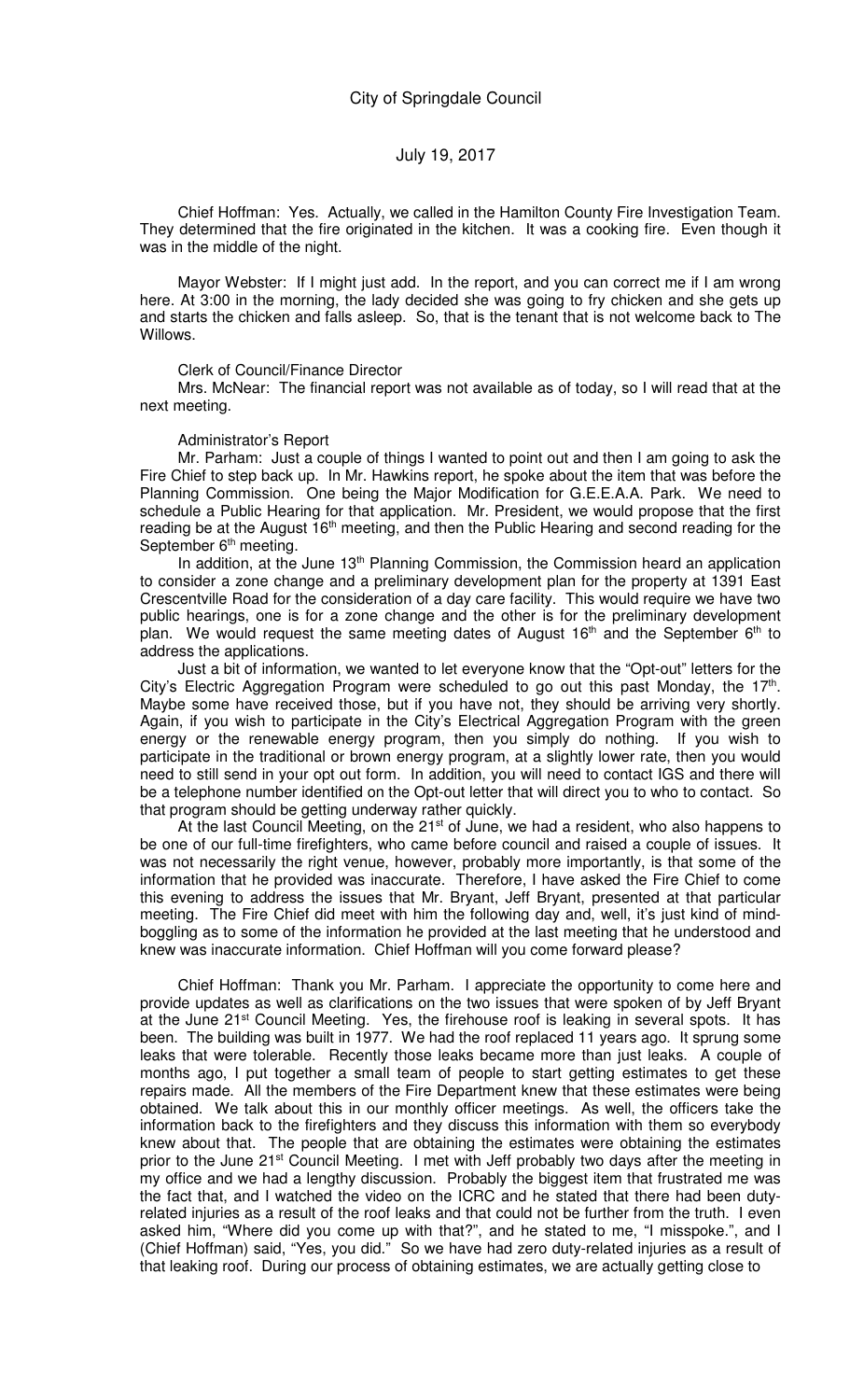Chief Hoffman (continued): having all of them in. They may all be in tomorrow. At that point, I will sit down with Mr. Parham and we will put together an action plan.

The second item that was brought up was the new sealer on West Kemper Road around the Northland Boulevard area. That when it rains, the road gets slick. Three of our apparatus (two fire trucks and our ladder truck) have had intermittent braking of traction. Whether they are responding to an emergency or non-emergency. Sometimes it has been as little as 20, 25 miles per hour. We are not sure why that has happened. The Captains have brought this to my attention. Yesterday morning we had a meeting with Mrs. Zimmerlin, Jeff Agricola, his management team, and two of our Captains so that we could share information with everyone so they could have a full picture of what is happening. The puzzling part is that, talking to the Police Department, there have not been any auto accidents in that area. Jeff Agricola is actually calling Metro to see if they have had any issues as well as Princeton School District and their school buses. So, Jeff (Agricola) is looking at a possible solution. He is talking to paving contractors as well as other jurisdictions that may have this same sealer. The sealer that has been put down, has put down everywhere. This is not anything new, but for some reason, three of our bigger vehicles are losing traction in that stretch. So, as soon as he gets some information, if there's a cost involved, he will get with Mrs. Zimmerlin and discuss that. I just wanted to come in and give you an update on where we are with those. One of the things that we started doing today is we drafted a log that is in each of our apparatus. So that every time a driver takes that vehicle out, if it's wet weather, and they have one of the incidents, they can document the date, who was driving, what the weather conditions were like, or did they lose traction when they were braking, accelerating, steering. Things of that nature so that provides a little bit more detailed information for us to kind of decipher what a possible solution may be. Does anybody have any questions?

Mayor Webster: I was just glancing at the minutes here. I got the impression from Mr. Bryant at the meeting that they almost lost control of the vehicle or something. I mean it sounded like more than just a little spinning wheel or something.

Chief Hoffman: Well, I, actually when we had the meeting the other day, the original thought process or description was the vehicle did a complete 90 degree. So, if they were coming down the road, their vehicle wound up like that (illustrating a side view). That was not the case.

Mayor Webster: That is the impression I was left with.

Chief Hoffman: The breaking of traction was the vehicle fishtailing in essence. So, we are looking for a solution and hopefully we will find one. Any other questions? Thank you for your time.

Law Director's Report Mrs. Brandstetter - no report

#### Engineer's Report

Mr. Shvegzda: As far as the State Route 4 Southbound Lane Addition Project, that project is substantially completed. We are just putting together the punch list for that particular project. State Route 4 ODOT Urban Paving, we are waiting on the preconstruction meeting so we have the schedule of the project as far as construction start. The Cloverdale area resurfacing, as you probably noticed the water main work on the eastern end of the area has been started. Primarily on the Greenlawn area. The work on the west end of this particular area will begin sometime around July 31<sup>st</sup>. As far as the 2017 Street Program, and the street rehab, that is substantially complete with the exception of some spot sidewalk and apron replacement. The only other aspect of that that needs to be done is maybe a little bit of pavement marking work that has to be completed and primarily it's the resurfacing work in the various areas that needs to take place and we have not yet gotten a schedule from the contractor on when that work will take place. As soon as we do, we will get that information out. As far as the street maintenance program, again that project is substantially complete. There may be a little bit of pavement markings that has to be completed in the Grandin area for that one. Beacon Hills subdivision streets, no change there. Glensprings Drive resurfacing, no change at that particular project. That concludes my report.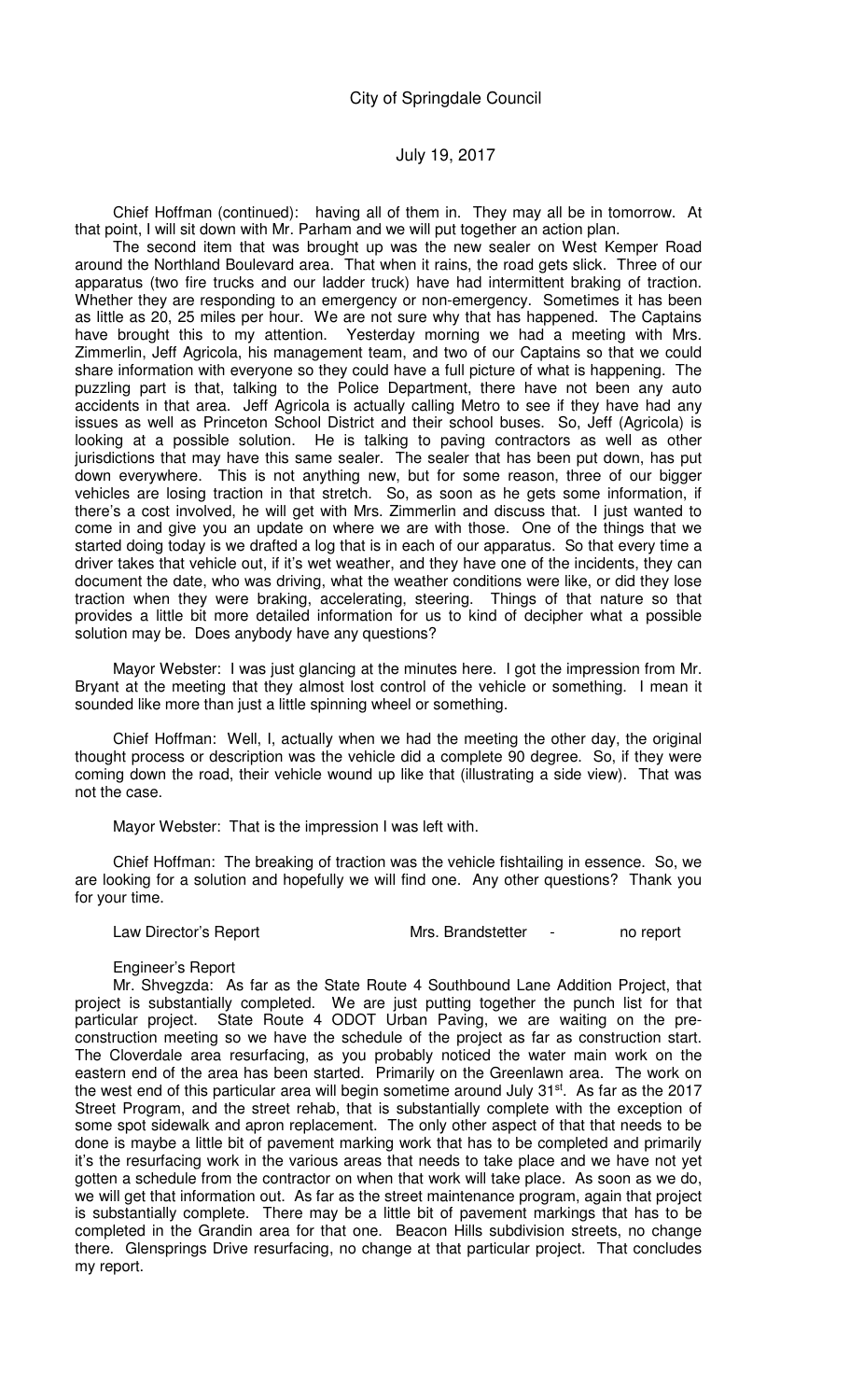Mr. Shroyer: Mr. Shvegzda the work on Cameron Road, Naylor Court area and the Grandin Road area. Is that on schedule or is somebody waiting on somebody? It seems like it is kind of comes and goes.

Mr. Shvegzda: They had a problem with the Cameron area. They had adjusted the catch basins and as it turned out when they went to replace the curbs, they realized that they hadn't adjusted them properly, so they had to go back and redo that so that was something that might have taken a little bit longer. Primarily, the aspect of what needs to be completed at this point is the grinding and resurfacing of the pavement there. Again, that is done by a subcontractor to our contractor Adleta Construction. We are trying to get their schedule for as to when they will start.

Mr. Shroyer: Okay, so we are not resolving issues, we are just getting contractors in the right place at the right time.

Mr. Shvegzda: As soon as we get that information, that last bit of the project, as far as that completion, we will get that information out.

Mr. Shroyer: Thank you.

Mayor Webster: I would just like to make a couple of comments about this seal program. I have gotten a ton of calls of this throughout the city and most people are extremely pleased. As a matter of fact, I had one guy left me a voicemail and said, "Mayor Webster no telling how many dollars you've increased the value of my property". However, you know I have gotten two complaints, if you will or concerns that not maybe every crack was sealed before the, whatever you call it, the cape seal went over it. So, I just want to make sure everybody understands that not every crack is going to be filled. The larger ones are going to be filled and then the whole street is going to be sealed to keep the smaller ones from becoming bigger. I think that this process has proven to extend the life of the streets for up to five years. Isn't that right Mr. Parham? So, we feel it is a very cost effective thing that we have done here with all of our streets. So, anyway, just do not be concerned if you see a small crack underneath the sealer. So, we had Mr. Agricola go out and check both of these streets, one was Van Camp I think. Another one on Mangrove and he is very satisfied with the work and he thinks it's done to specs.

Communications Mrs. McNear - no report

#### Communications from the Audience

Mr. Salatowski: Thank you. I'd like to thank all the Council Members I got to call and talk and everybody called me back over the weekend. I'd like to thank you for that. Definitely, it was the weekend, if everybody called and you guys spent a lot of time on the phone with me. I appreciate that. I'm here to talk about, you've got an ordinance coming up tonight Ordinance No. 31-2017 and it's where parking RV's on the Springdale streets. As the ordinance reads, I'm not in favor of it. I'm hoping here tonight to open up some more eyes and at least maybe so that it doesn't have to be voted on tonight. Maybe we can open up the discussion and maybe there's other people that have different opinions of myself and how come, maybe I'm going to miss something from my side of it and maybe the other side has a bunch more. I've got an RV that will not fit in my driveway. When we take the whole family on vacation, or just camping in general on the weekends, our RV sleeps ten. So, it's 32 feet long. It's a trailer. I have a truck, so I can't possibly back it in. It's real tight where we are. I've got some great neighbors. They come out and ask all the time when it pulls up, "Hey, where are you guys going?", and "Can we come with you?" I say they're great neighbors because we never invite them, but they always ask, every time it pulls up. Under this rule that you guys are going to be discussing tonight, it's got something in there about four days parking in the month. Under the way I would like to see it, it's, or at least want to discuss about it, is say 24 hours. I go get my trailer from the site, the storage unit that we keep it. I bring it over; I get it at night, around 8:00 at night. I park in front of my house. We load up as much as we can before dark. I do leave it hooked to my truck. It does sit there. I go to work the next day, and if it's not during the summer or like now, the kids are in school, the grandkids and such. I would come after work when they get off of school and then, we're out of there. In fact, when we were doing our seal stuff in front of my thing, I actually had to move because the Police were coming and they said hey we've gotta move that trailer; they're going to seal the road today. I thought man, if you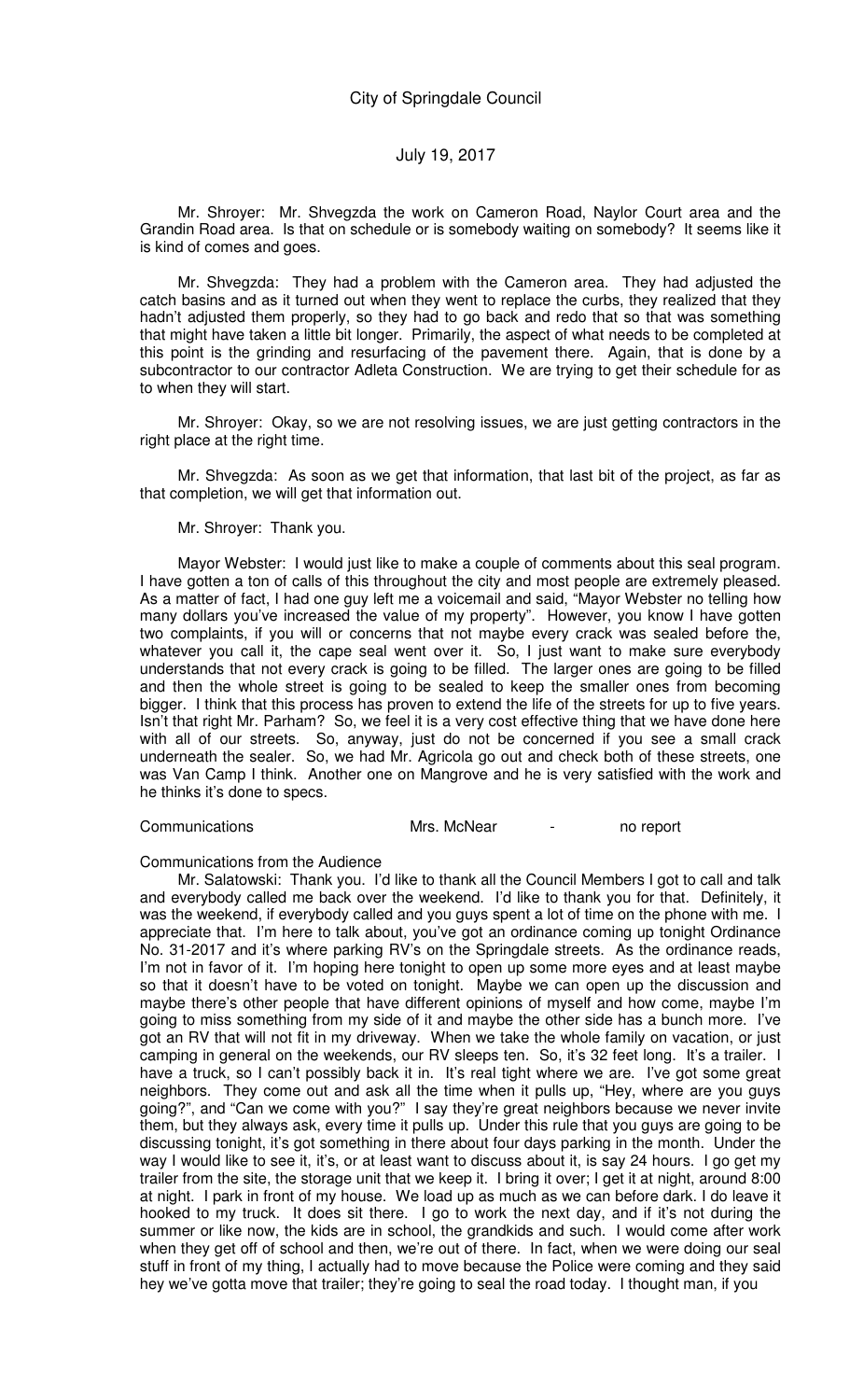Mr. Salatowski (continued): just wait 20 more minutes, the kids would be out of school, but we moved it and they did their seal program. It is not on the property more than 24 hours in Springdale. It's loaded up; off we go. We come back either on the weekend on a Sunday, or we would come back the following week from vacation, but whatever it is, I pull back up; I need my truck to get to work and stuff. I don't have three vehicles. So, we unload it, within roughly say, six hours. I wash the whole thing. For those of you who don't have an RV. An RV is actually like a mini house. You have to take everything from your house and put it in your RV, food, linens, everything and then when we come back. Everything goes back in the house and I wash it completely, top to bottom, scrub the whole thing and then within roughly six hours, but before 24 hours, it's off the property again, off Springdale and back on its pad where it goes. With the new ordinance that you guys wanna talk about, it's saying that you would only get four days to do that. This month alone, has five weekends in it. I'm not saying I went all five weekends, but I'm saying that's a five-weekend month where most other ones are only a four-weekend month for the month. So I know that we're kind of thinking. Well if you get four times to park on the street, that's you get two and two and two and two if you went twice. But you got a holiday weekend in there and you happen to have five weekends, you know, what would happen if we need more than four and we voted on this and it went that way? Is it possible that we could get more than four? One of the next points I'd like to bring up; the City has, is, I don't know you know, and I'm just guessing here, if we have 10,000 residents, if 200 of us have RV's. I don't know what the number is, but let's say 200 of us have RV's. The three biggest weekends for RV users is Memorial weekend, Fourth of July weekend and Labor Day weekend. So, the way, if I'm reading the proposal right, they want us to get a permit. Everybody wants to, has to get a permit to park in front of your house. Well, is the Police Department or the City or wherever got a line for 200 people to show up on Thursday to get the permits? Can we do it an easier way if this is what we're agreeing to. Is it possible that we can get an answering machine and you call it in? If you have to be there more than 24 hours, is it possible that you can call in and give all the information that you're asking for in the permit and that way if a police officer or whoever is driving by, they can call in to the number and say, "Yep, this guy is covered, he's already called it in. His vehicle's there. Nope, he's not covered; he never called in to say he's going to be parking there". That's just something else I'd like to raise up so that we can maybe talk about tonight or you guys can. Again, can we get more than four days? The unplanned breakdowns, unplanned, someone actually broke into ours where it's parked. So, we get the phone call, hey you got broken into, you have to bring it over to the house, we had to put some plastic on it and cover it up. I had to replace the doors, the door locks and the window and then that wouldn't have been a planned vacation or time to use it. That would've been an extra one, because, you know, what if I've already used up my two or four days, according to what you guys gotta talk about it, then how do I get more days, just in case. Then, just another little side. As we drove around over the weekend, because this was brought up, I did not go up and down every street, I promise that, but I did drive around the neighborhood. I only saw a couple that was parked around. I'm not saying, you know, there's not a lot more, there could be; I do not know how many people own them here, but that were actually on the street, similar to what I do; I only saw a couple that was there while I was there. There could be more. I'm willing for any questions. I know I talked to everybody for probably an hour a call, so I'm sure you guys could discuss it, but if anybody's got anything, I'm willing to try and answer a question.

President Vanover: Mr. Salatowski, would you introduce yourself.

Mr. Salatowski: Yes, I'm Mr. Patrick Salatowski from 11783 Van Cleve Avenue.

President Vanover: Thank you.

Mayor Webster: Thank you very much for coming out. So, you have a couple of concerns. The number of days. What would be reasonable in your mind? If we . .

Mr. Salatowski: Again, I don't think we should have to get a permit if you're there under 24 hours. If you're just pulling up, doing your business and you leave, I don't see what I should have to go through the hassle of trying to obtain a permit to park in front of my house. I mean, it's under 24 hours. It's, I'm in and out. If I was there, if we needed longer repairs or something, I think myself, this is just my opinion, but, I think that's when you if you're saying four, we'll give you four days to repair it for the month, if, what would be, I don't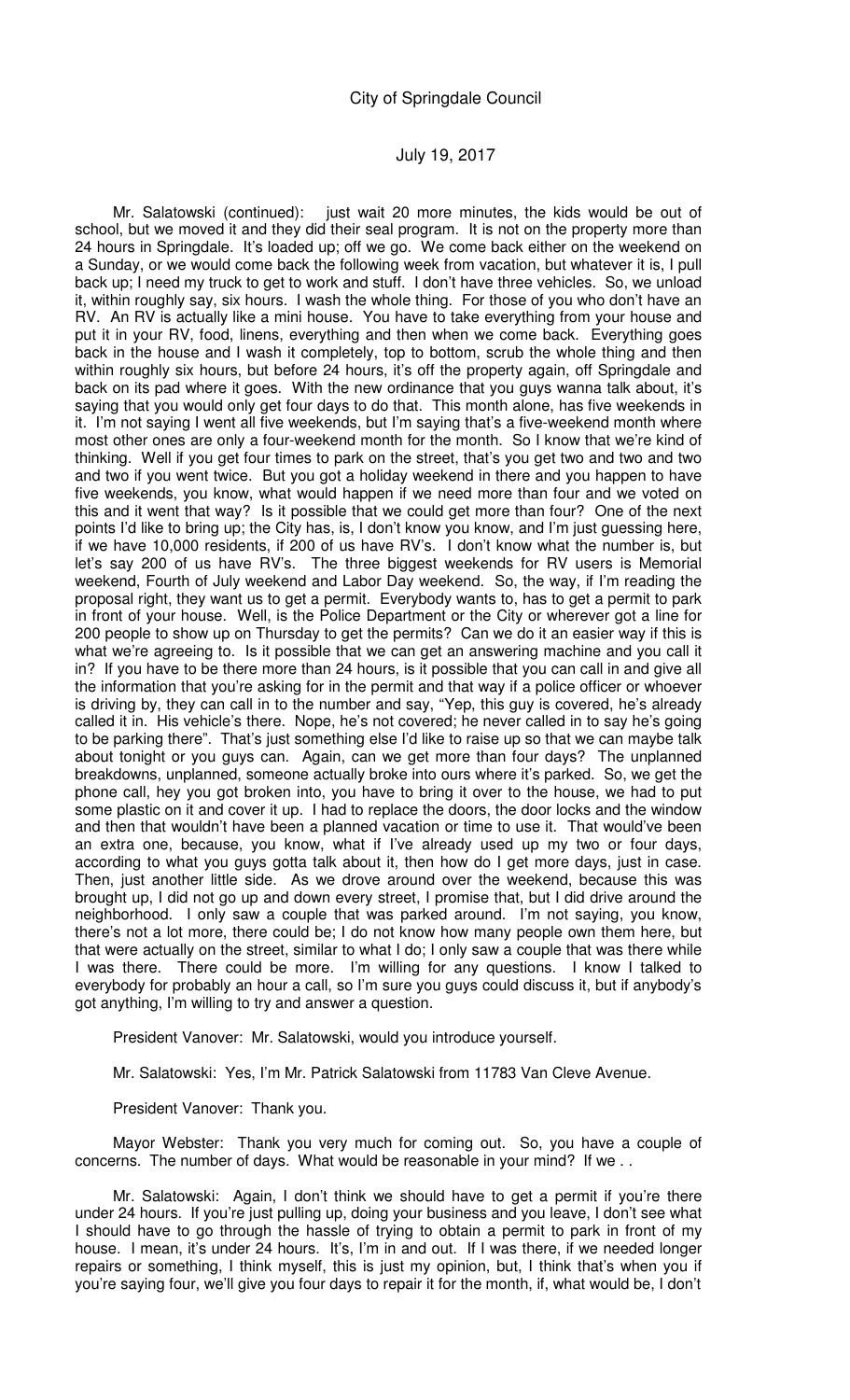Mr. Salatowski (continued): know how long, what kind of repairs, because otherwise I'd probably be taking it to a shop or something. But, anytime, so far, that we've had to have it, it's always been under 24 hours that it stays in front of the house and then it's gone. That's what I'm saying. If we said, I don't want to say that you had eight weekends, or eight times, because that would be every weekend, but let me tell you, if I was retired, and I could afford it, and it would be great to be with the family every weekend, then we would probably do that. But, then I might have enough to have a house somewhere else where I didn't need an RV, so, I don't know. As we're saying, you know, four days, I'm just saying four days if you go more than two weekends, it's, you know, I'm limited.. So is it possible that I could go more than four days if I, hey, this month alone, but I promise that the RV is probably not coming in December, January, February, maybe not even in March. It's usually, actually it is. It's tied up for hunting season, so, come November on, it's not here until I pack it up in November and it don't come back until March, but that's just myself.

Mayor Webster: I think in the latest rewrite of the Zoning Code, we increased that time from 72 to 96 hours.

Mr. Salatowski: That's for the parking in your driveway.

Mayor Webster: In your driveway, yes.

Mr. Salatowski: What I'm bringing up is for the ones that cannot get it in a driveway. If I'm there and out of there in 24 hours, do I have to have a limit on how long? I promise I don't, and I can't believe that somebody would bring it and then leave and then bring it and leave every day, every other day for 24 hours. I don't know, but I can't see that happening, but, because it would only be as we go on vacation or use it to go camping and there has been a time when, hey, we really need to get it cleaned, it's really looking bad, or like I said, someone broke in and we had to repair it.

Mayor Webster: Mr. President, I know we've got a lady here that has lost her voice and I think she's given a written statement to the Clerk of Council here and if we could maybe hear that and then open the thing back up for discussion and address some of his concerns. Let's hear the other side as to give you some background after you hear from this lady how we have arrived at where we are today.

Mr. Salatowski: Thank you.

Mrs. McNear: Hello, I'm going to introduce Charlene Reckner of 467 Cloverdale Avenue. Unfortunately, she has lost her voice, but she did type up a written statement that I'm going to read for her. "It is great that an ordinance is being considered regarding temporary parking of RV's on residential streets. They are a safety hazard to residents both in cars and on foot. Some residents of the area of the Cloverdale Avenue and Rose Lane have called the City and the Police regarding the two RV's parked on the streets. 481 Cloverdale has three RV's by the property. One in the yard which is by code, and two on the roads. Two of these do not belong to that resident, but to someone from another area of Springdale. They have numerous cars running stop signs because the stop sign is not visible at times. I personally saw a young couple with a baby stroller almost being hit by a driver who came around the RV and did not see the stop sign and missed them by eight to ten feet. I was also almost hit in my car by a driver who was parked behind the RV on Cloverdale and pulled out around it on the wrong side of the road and did not see me because of the RV. I had to hit my brakes and so did he. It is a dangerous situation on our narrow streets. These are ones I've witnessed. They are big and very high and you cannot see around them or over them. They move them a foot or two once a week so the Police do not give them a citation. Friends of mine either keep their RV's on the side or in the back of their property or pay to store them on RV lots as the one by Jungle Jim's on Route 4. If people can get by with parking RV's on the residential streets, it will open a whole can of worms. It could get out of hand. The police can only mark tires and a resident will move it one to two feet to keep from being ticketed. Springdale is a wonderful city and I have been here over 50 years. Things have certainly changed with all the rental houses and it is a job to keep up with all I'm sure. I would hate to see things get out of hand with numerous RV's and large vehicles parked on streets that make it unsafe for people walking. Our streets have no sidewalks and more cars running stop signs. It is an accident waiting to happen. Keenan Riordan, Police Officer for our residential streets has had calls; Brian Ward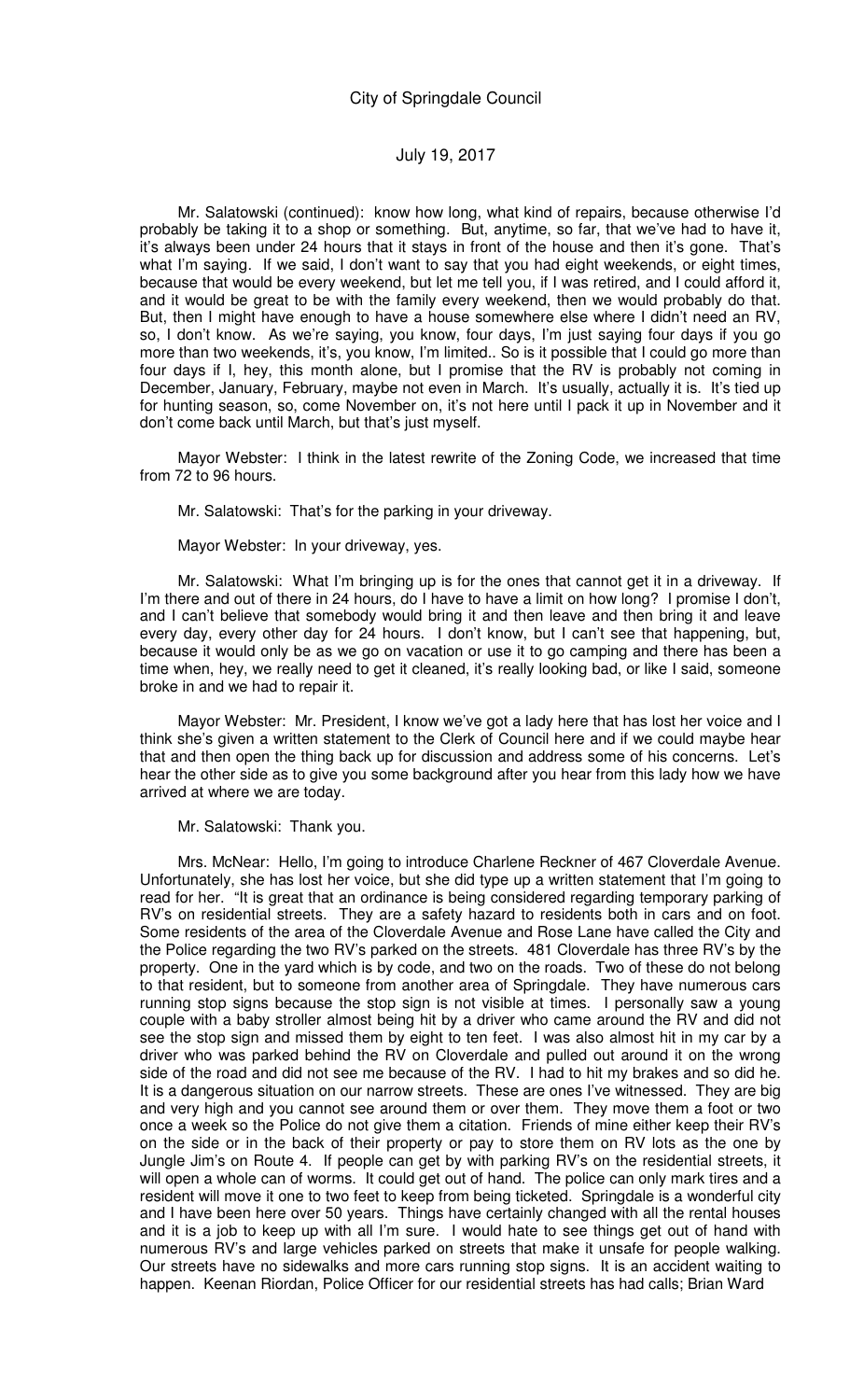Mrs. McNear (continued): from the Building Department has had numerous calls as well. I hope Springdale puts safety first regarding this matter. There is an ordinance regarding commercial trucks, but not RV's. Other communities have ordinances regarding RV's. Our police have very important work to do and it is a shame that they have to take time for marking tires because of complaints and people not regarding other neighbors or safety of residents. If other people started parking recreational vehicles on narrow residential streets, our neighborhoods could become recreational vehicle storage place. People should check with the City before buying RV's. School will be starting soon and these RV's are a safety hazard for children getting on and off the bus walking to the house and waiting at corners." In addition to that written statement, there's also some interactions with people who are owners or neighbors of people who are owners of RV's and this is from the Family Motor coach Association and then Mrs. Reckner also did bring some pictures that are from 481 Cloverdale. Mr. President, you've got the packet right there, if you would like to pass those around. (Mrs. McNear speaking to Mrs. Reckner) Is there anything you want to whisper to me?

Mrs. Reckner: Just tell them thank you for listening and I appreciate their concern.

Mrs. McNear: Thank you for listening and she appreciates your consideration.

Mayor Webster: So, this legislation is not before you tonight because we've gotten one complaint. Because we got one idiot that decides to make the streets of Springdale an RV lot with three RV's. One legally parked behind his garage and the other ones according to the code are also legal, but he's got one in the front of his house and one across the street from his house. He goes out and moves them every 48 hours so that he doesn't get tagged by the Police Department. We've also gotten complaints from Heritage Hill. We've gotten complaints from the Terrace and the Oaks, we've got a couple of calls back there; so, you know, it's not just an isolated situation. Let me say this, I apologize for not sharing this stuff with you guys before. We don't like to bring legislation in and have you see it for the first time when it's on the agenda and I think our track record is pretty good at that. We try to apprise you of that beforehand before something hits the floor of council. In this particular case, we didn't. We wrestled with the language and we think this is a real safety hazard as Mrs. Reckner has indicated and we think we need to do something about it. Now, so, that's the primary objective. To try and get these things from being permanently parked on the street. We've got to figure out a way to also make accommodations for people like Mr. Salatowski here who has to park his unit on the street to service it and so forth and so on; the easiest thing would just to be throw these right in with other commercial vehicles. I mean, we don't want, as per Zoning Code, we don't want buses, cement trucks, box trucks, box vans, semi-trailers, semi tractors or any other non-recreational trailer used for commercial purposes like stake beds, step vans, tank trucks, tar trucks, dump trucks, tow trucks or wreckers. We say those are safety hazards we don't want them on the street, so I'm not talking down to your RV, I'm not putting that on the same category, but as far as from a public safety standpoint, it's a big box out in front on the street and in this case, blocking a stop sign. Those things, based on the size of them, would have to be back substantially a substantial distance from the stop sign so that the motoring public could see the stop sign. So, we think it's a hazard that needs to be addressed and so when we have wrestled with this thing for several weeks. Mr. Parham, our Police Chief, our Law Director to try to come up with the language that would take care of the problem, accommodate the people that need, that don't have a driveway where they could park it and service it and at the same time something that the police department could enforce. I think that for this body to sit here and pass something without the police being able to enforce it is absolutely useless. I think that we, and the ones that are in the driveway, yeah, we have used hours there; 72 hours, we've bumped it up. We thought that on the street, using hours was going to be extremely hard to enforce that. We got the police chief with us here this evening. He'd be more than happy to answer any questions you've got about the enforcement of the way this thing is written. So, there were a lot of things that went into this thing and it's not just because we had one resident complain because we've got three RV's and one resident. Just for your information, the one resident that we're talking about at the corner of Cloverdale and Rose Lane is a tenant, so it's a rental property. He owns the one vehicle that's park on the property. One of the other vehicles belongs to his son who lives over on Balsam Avenue, Balsam Court. I don't know who in the heck owns the third one. That just appeared a couple of weeks ago, so we don't know who is the ownership is there, anyway, don't be surprised tomorrow if you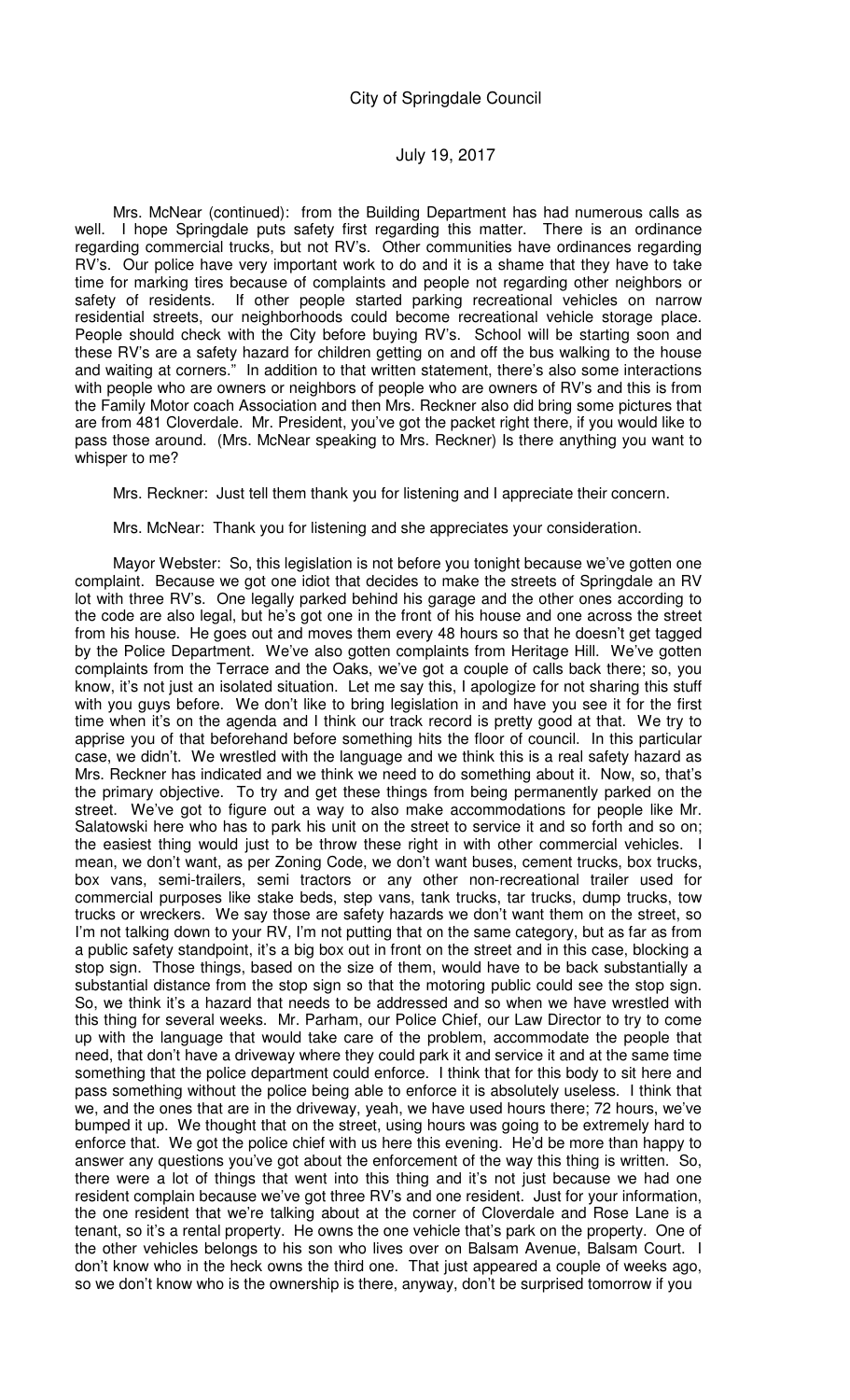Mayor Webster (continued): look out and you've got a fourth one out there. Anyway, that's all I've got to say about it at this time.

Mrs. Emerson: First of all Mr. Salatowski and Mrs. Reckner, thank you for coming in and sharing your opinions. When we initially, and correct me if I'm wrong, when we initially updated this ordinance to the 48 hours and the moving of the RV's to the side or to the back of the house, the main idea, I believe, was to keep those unsightly things off of the streets so people could enjoy the views and their own homes and their neighbor's homes. We are the minority in Springdale. RV owners are minorities in Springdale. I am an RV owner. You'll get no more compassion from anybody up here but me because I own one. I also park it where I'm in a storage lot because I don't want my neighbors to have to look at my RV, my toys. When I'm done playing with them, I put them away and I feel we all should be that way. As far as Mr. Salatowski, I have a couple of questions for you if you want to come on up to the podium. Have you ever had a problem with parking it on the street up until now?

Mr. Salatowski: No.

Mrs. Emerson: So, I'm thinking this isn't even going to affect you. There's five weekends in this month. Have we needed it five weekends this month?

Mr. Salatowski: No, but if I was using it three. I did use it three in June. I used it three weekends in June and that only a four weekend month.

Mrs. Emerson: Okay, so looking at the whole situation. We can't always look at the "what-if's". What if your car breaks down? What if this? What if that? We can't always look at that. We have to look at the whole picture, so if you're van gets broken into or your RV gets broken into, we can't always bring that in to "Well you can have an extra day for it". There has to be regulations so the police officers can enforce it. No one thought that we would get RV's on the street that we could move every 48 hours and they could stay there. No one up here, until it happened, knew that that was possible. Somebody found a loophole and that's what they're doing. Also, what that said as far as the number of people coming up on those three big weekends? I would say there's very few people who park their RV's on the street to fill and empty; 99% of us here in Springdale park them in the driveway, which you can't and I get that. So you're not going to meet a large line at the police station to get your permits. If you do, I would be terribly shocked. So I don't think that's going to be an issue, but when we place out a law there, we have to be able to enforce it. The only way we can do that is to have documentation written so the police officers know when that RV came and when it left. So that's why we're making everybody go down who needs to use the street to load and unload to get a permit.

Mr. Salatowski: That's why I'm asking if you have to be more than 24 hours, you would have to get the permit.

Mrs. Emerson: I understand that. I appreciate the suggestions. The other thing I would like Council to consider before we pass this. There's also issues, now that we look at how the other laws and codes are in our polices. There's boats now that are being parked and it's legal to park those on the street as long as it's hooked up to a motorized vehicle. So, now I've go down the street a huge boat parked or attached to a car that's allowed to sit there as long as they move three feet every 48 hours. So this does not address boats and those kinds of items. So, I'd like Council to consider tabling this ordinance and letting us look at all the verbiage and the other options that we may have to add or take out before we pass this tonight. Do you have any questions for me?

Mr. Salatowski: Nope. Thank you.

Mrs. Emerson: Thank you.

Mrs. McNear: I have a family member who has a huge boat and a huge RV and they are absolutely beautiful, but I do not want to be his neighbor. He doesn't live in Springdale. He does have property where he can store it, but he does pay to have it stored. Safety is a real big concern and I understand people want to enjoy the toys that they have, but we have to make sure that safety is number one. Thank you.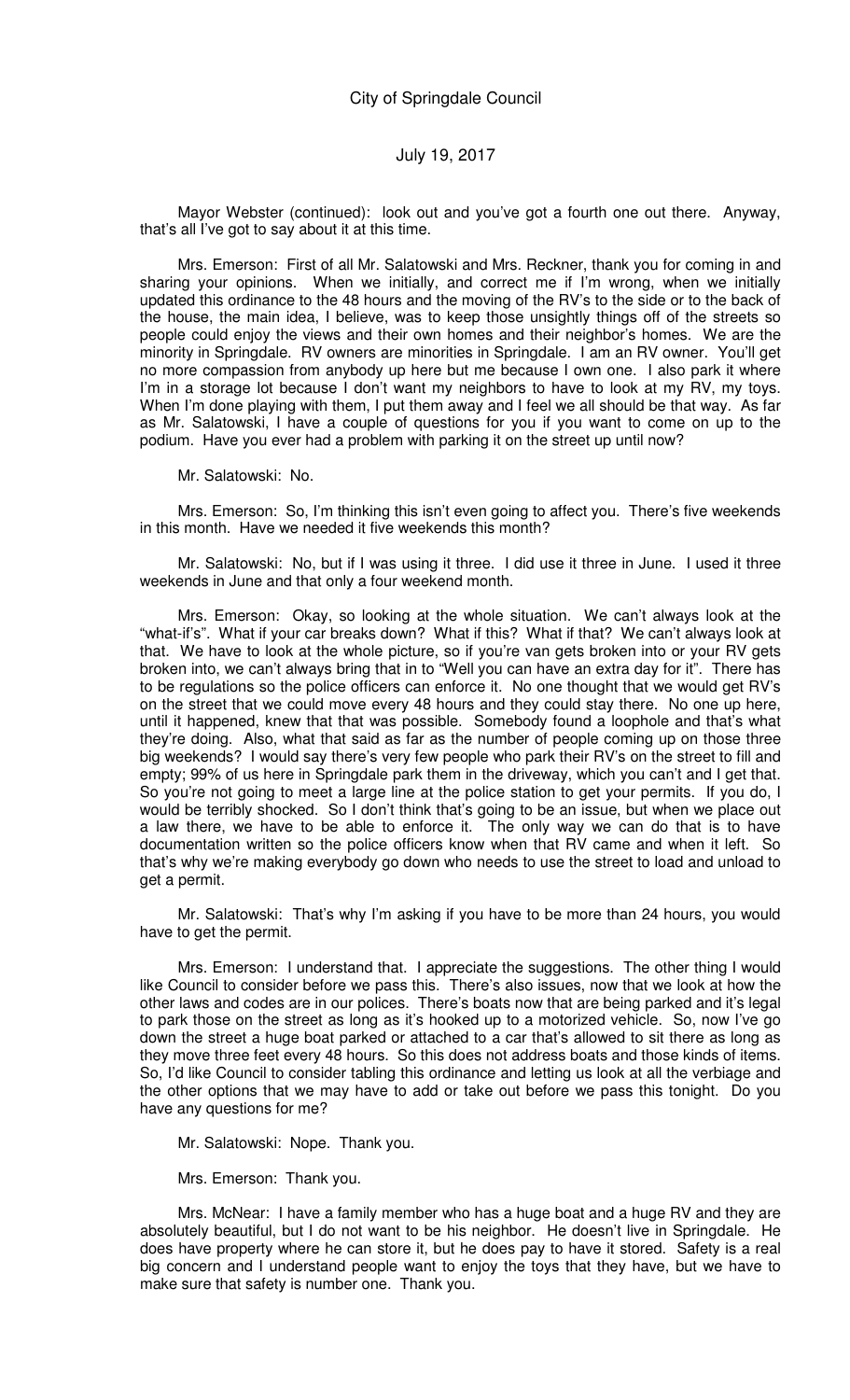Mr. Harlow: I also agree about tabling this until we can get more information and have more input from our residents. One of the things that I would suggest to make if we do go with getting a permit is to enable the person to do it online and print it off and stick it in the windshield. I think that would be a way that they don't have to jump through hoops to obey the laws. Thank you.

Mayor Webster: I'd like to ask Chief Mathis to come up and I think he can adequately answer your question why that there's some problems, some inherent problems with doing that and I agree with you. Before we turn it over to the Chief, let me just say this. These permits would be issued out of the Police Department and the Police Department is there 24/7. So it's not like you have to get there and you have to leave work early to run to the Police Department so, as you go up to West Chester or wherever you bring your RV home, you can stop at the Police Department and pick up your permit. Anyway, Chief why don't you tell us why, how we have arrived with the permitting process.

Chief Mathis: Thank you Mayor. We really don't have an ecommerce portal in the City. So, we don't have, at this point the kind of technology to fill out permitting applications and things like that. If it was done by email, that would require someone to constantly monitor an email address because somebody could send us something on a Sunday, they could send it on a Monday and then we would have to assess that application if, for some reason we needed to deny it because the information was incomplete or maybe they had already stored their RV for the number of days that you all decide would be permissible, then we would have to try to get back a hold of that person electronically and whether they're checking their email, they may have already parked their RV. I'm not saying it can't be done, we just haven't really explored that fully and I think there's some problematic aspects to it unless it was done so far in advance if we made it to say you have to apply for this so many days in advance so that those kind of applications could be looked at electronically.

Mr. Hawkins: That was my real question in terms of how quickly and easily accessible was it going to be for the RV owner to show up and say, "Hey I want to take it out and get a permit".

Chief Mathis: Well, the way, our concept, our conception on how to process this would be simplistic. As the Mayor said, we're open 24 hours, seven days a week. We always have a staff member on station; a Violation Bureau Clerk. They would begin the process. If someone came in with an application, it's very simple the amount of information we need. Basically your name, your address, your phone number, a description of your RV and the license plate number, the dates you want it to be there. They don't have to be contiguous. You could do one four separate days a week apart, however you needed to do it. They would then check a log that we've created that would allow them to determine if they've already used any of the permissible number of days. If you've already used two days and you guys decide that four days is the number; they only get two more. Whatever number you decide is what they're allowed to have. Then, if they're good with the number of days they need, the person just shows their identification so that we know that they are who they say they are and where they're living and we scan that document into our records management system. That document actually becomes their permit when they sign off on it. On the back of that is going to be whatever ordinance you all adopt if you adopt one. Along with some other information that remind people what the rules are, they post that on their RV in accordance with the ordinance and they should be out the door. Unless we're busy, and we are a public safety agency, sometimes the creek rises, but under normal operating circumstances, I would imagine if someone walked in that door they'd be walking back out within ten minutes. We could make the permit available online as a form to print off so they could fill it out in advance before they bring it in, so that would save them a couple of minutes if they needed to do that. I think most people store their RV's off premises, I mean most people I think do so they have to go get it anyway and when they're getting it to bring it back they could just swing by the police station if they needed to.

Mr. Hawkins: Thank you Chief. We've discussed this issue before. We've had a little committee made previously and it's been said before I think that it's about striking a balance of trying to protect residents that don't have RV's at the same time allowing residents that do have RV's to enjoy some of their toys so-to-speak. I think Mrs. Emerson said this when we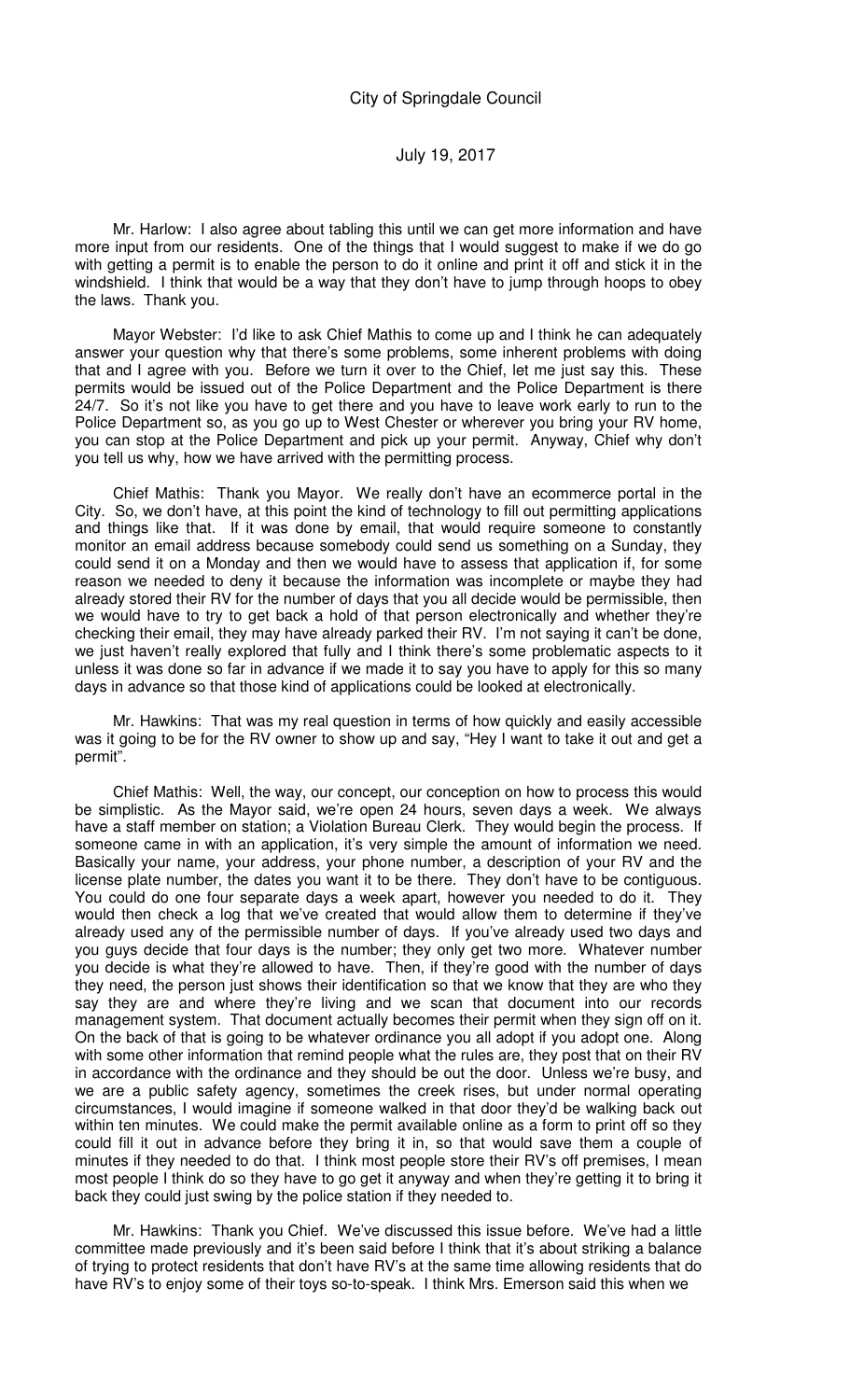Mr. Hawkins (continued): went through this a couple of years ago, that the ordinance is there for people that don't have RV's. That's the majority of folks; that's what the ordinance is made for in terms of protecting property interests. It's about trying to find a compromise. All that being said, we have spent a significant amount of time previously in addressing the issue. At the same time, as Mrs. Emerson references, we have the issue of boats and other sporting vehicles that it may make sense to table it and make sure we're going over everything so we're not going through the thing piecemeal and then turn around and addressing another issue with regard to this later on. So, I'm also fine with tabling the matter for a month or more, whatever to go over so we're addressing the whole thing at once.

Mr. Shroyer: A couple of things; the Mayor indicated we've had some other people besides the Cloverdale issue that have some concerns and they're obviously entitled to those concerns. My guess would be they're not RV owners. To them, their concerns are valid, but if we're not talking about an issue of parking the thing and leaving it and we're saying that we're looking for some type of a process where people can own these things and actually be allowed to bring them home and use them. We've got that issue and then we've got the Cloverdale issue that obviously is just somebody beating our system. I'm hesitant to change our system to the fact to the point that it drastically impacts everybody else that has an RV to address this one issue. I did talk to those folks on Cloverdale. Apparently, from what they tell me in the discussion is the one motorhome that is in the yard belongs to them. The other two belong to their two sons and neither of those have been used, I guess, in a year's time. They intend to leave actually tomorrow morning on an extended family camping trip. So, the other two motor homes have been there while the father and the two sons, I guess basically, update, repair, make road worthy the other two motor homes so that they can all go on vacation. They tell me that tomorrow morning all three motor homes are leaving and after their vacation when they come back, their motor home will go back in the back yard where it's stored. The other two, she says the one son will store his at home, the other son stores his in storage and I got the impression that the motor home set for basically a year until we do the annual motor home trip. She tells me that the Cloverdale issue tomorrow morning will be resolved. It may re-occur next year when it's time to get the motor homes ready to go again for the family camping trip, but that's their explanation of why the other two motor homes were there and on the street. That issue aside, if it does resolved itself tomorrow, I'm more inclined to think along the lines of Mr. Salatowski that a permit process where we physically go to the Police Department and we fill out an application and we get a permit is somewhat cumbersome. What I think what the bottom line that we're trying to overcome is the individual who beats our system by parking for 72 hours and then moving six inches and parking for another 72 hours. If we were to consider something more along the lines of a timeframe as Mr. Salatowski indicated, whether it's 24, 48 or the 72 I think that it's currently the trigger. I think any vehicle can be parked for 72 hours, 48? If we were to consider legislation that addressed the RV's, boats, whatever, that outlined that 48 hour timeframe, but in some manner, limited it to non-consecutive timeframes where it could be parked for 48 hours and then it has to leave, not move six inches, forward, six inches back for another 48 hours, but 48 hours and then it has to leave for a period of time whatever we believe that period of time is. Then that would build some flexibility back in to it for the folks that need to bring it and intend to leave with it and they're not trying to beat our system and if it has to be gone for 72 hours, it has to be gone for 48 hours, it can't just move six inches and reset the clock. That might be an avenue to consider, but I would be hesitant to support an ordinance that has the type of impact that this, as it's written right now, will have on all RV owners when I think we're trying to address some specific situations and we may be able to do that with some different language. I also would be in favor of not acting on this ordinance tonight and give it some time and come back to it. Thank you.

Mrs. Emerson: Chief Mathis can I ask you a couple of questions?

Chief Mathis: I work for you guys. Sure you can. Absolutely.

Mrs. Emerson: Once an RV owner comes up and applies for the permit, you put that in the databases system. So you have record of that; correct?

Chief Mathis: Well, we've never done this before.

Mrs. Emerson: That's the plan.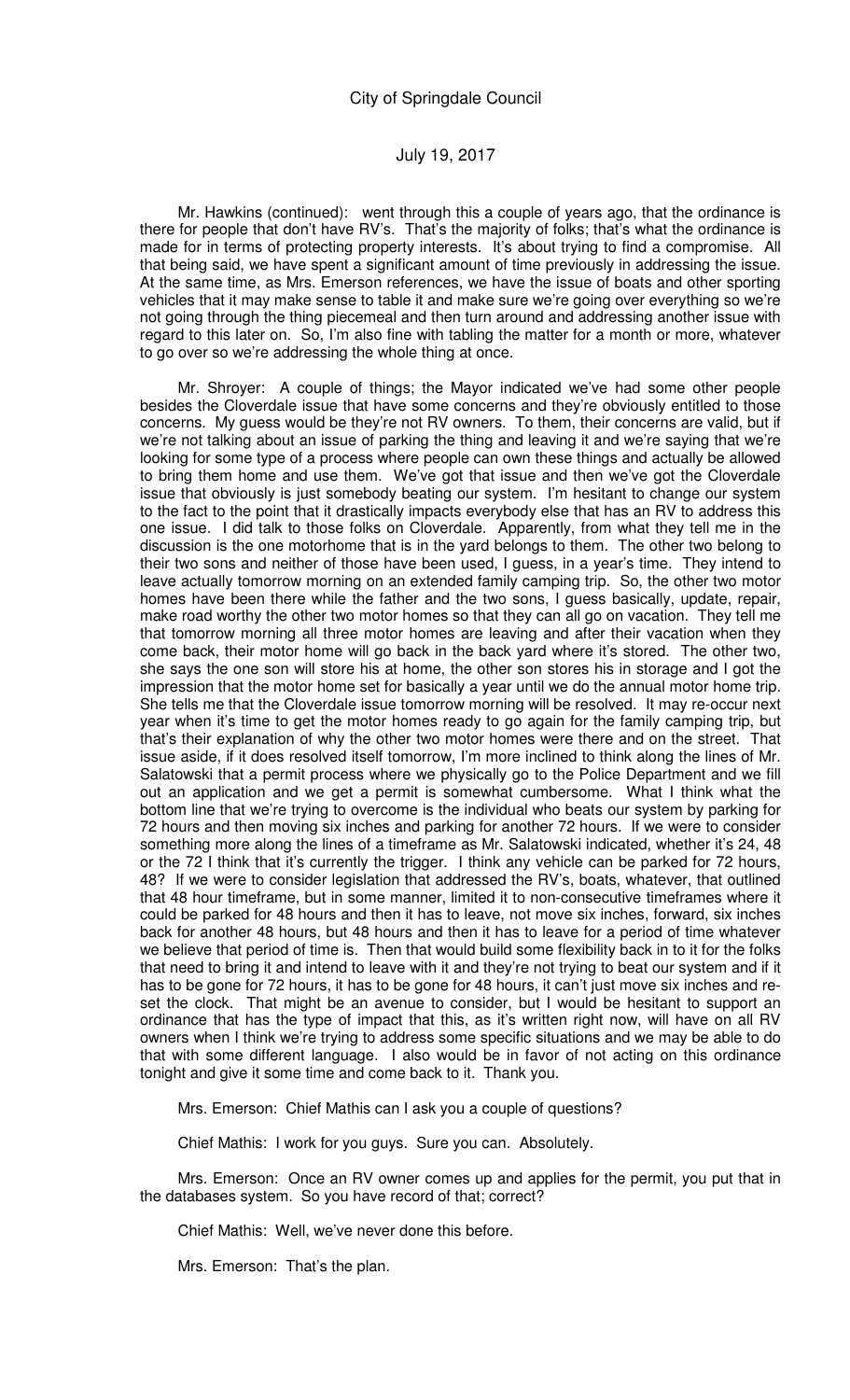Chief Mathis: Our plan is they would come up and it would be kind of a layered thing. It's essentially an Excel spreadsheet that everybody would have access to that has just some basic information that you could log the permit and then, in our records management system, we would scan the application and attach it to that incident or into our records management system so we have an electronic copy of the permit and that would also be accessible by any of our people.

Mrs. Emerson: So is it possible once say, Mr. Salatowski comes up and he wants two days; once he puts that information into the system; next he comes up does he have to rewrite everything or can you just pull it up, he shows his I.D. and print off a permit? That might save a few minutes.

Chief Mathis: I mean that's something we could look at doing.

Mrs. Emerson: That way everybody, all the RV owners who have to come up and get permits their information is already in there.

Chief Mathis: Yes, the permit, like I said, if I recall correctly, is name, address, description of the RV, license plate number and the dates you want it there. It literally, if they know their license plate number, it shouldn't take more than a minute, minute and a half to fill it out.

Mrs. Emerson: Okay, and then if we went the route let's say that Mr.Shroyer wants to go with the 48 hour thing. How hard is that for you to enforce? Because you don't always know when a vehicle parked there, when it left, when it came back, I mean, so how are you going to be able to clock that if we were able to take that out?

Chief Mathis: Well, it's more problematic for us when we go by hours instead of calendar days, because it's easy to know that something was there on a calendar day. It's less convenient for people because I understand his concern. If he gets there at 8:00 on a Tuesday night, that's 8pm to Midnight, he only got four hours that calendar day. If he leaves at 9am the next morning, nine hours on that calendar day. That's two calendar days. I totally get that; but it's easy for us to know if something's there. For us to prove that a calendar day just got ticked off, we just have to know it was there. Whether it was there for five minutes, five seconds, five hours; it doesn't matter. When we have to know it was there a certain period of time, like hours, then we have to say, "Okay, we saw it there at noon on Tuesday and then we saw it again another day." Now, what a person could do to challenge that is to say, 'Well you saw it at noon on Tuesday, but I left at 3:00 and I didn't come back until midnight, so I only had it there for three hours and then it wasn't there for so many hours." That's where people, if you want to say "play the system" when we get a complaint about a vehicle parked on the street, we mark the tires with a little crayon. All they have to do is roll that, they don't even have to go three feet. If they roll it so that when we come back the tire markings aren't in line, we know they moved the vehicle. We can't prove, you see what I'm saying and so it's hard for us to constantly drive by a house just to check on a vehicle. So that makes it more problematic. Is it enforceable? Yes. We do enforce the 48 hour rule, but there are, it gives more wiggle room and really that's a legislative and philosophical decision that you all get paid to do as to how you want to do that. Then we'll figure out how to enforce it once you give us the direction.

#### Mrs. Emerson: Thank you.

Mayor Webster: I was going to ask the Chief to explain the problems with trying to do it by hours and I think he already did that. I guess I do have a question for Council. There seems to be some sentiment to table this, so where are we going to send this and who's going to be working on it and what's the expectation of the resolution. Give us some objectives here.

Mr. Shroyer: I just wanted to mention that I use the 48-hour or the hour timeframe because I'm familiar with that already being in place, whatever is easier for the Police Department to manage if you put calendar dates on it. It can only be there for two calendar days or three calendar days whether they get two hours on one day and 24 hours on the next day, whatever accomplishes the objective and it is the easiest to deal with or enforce,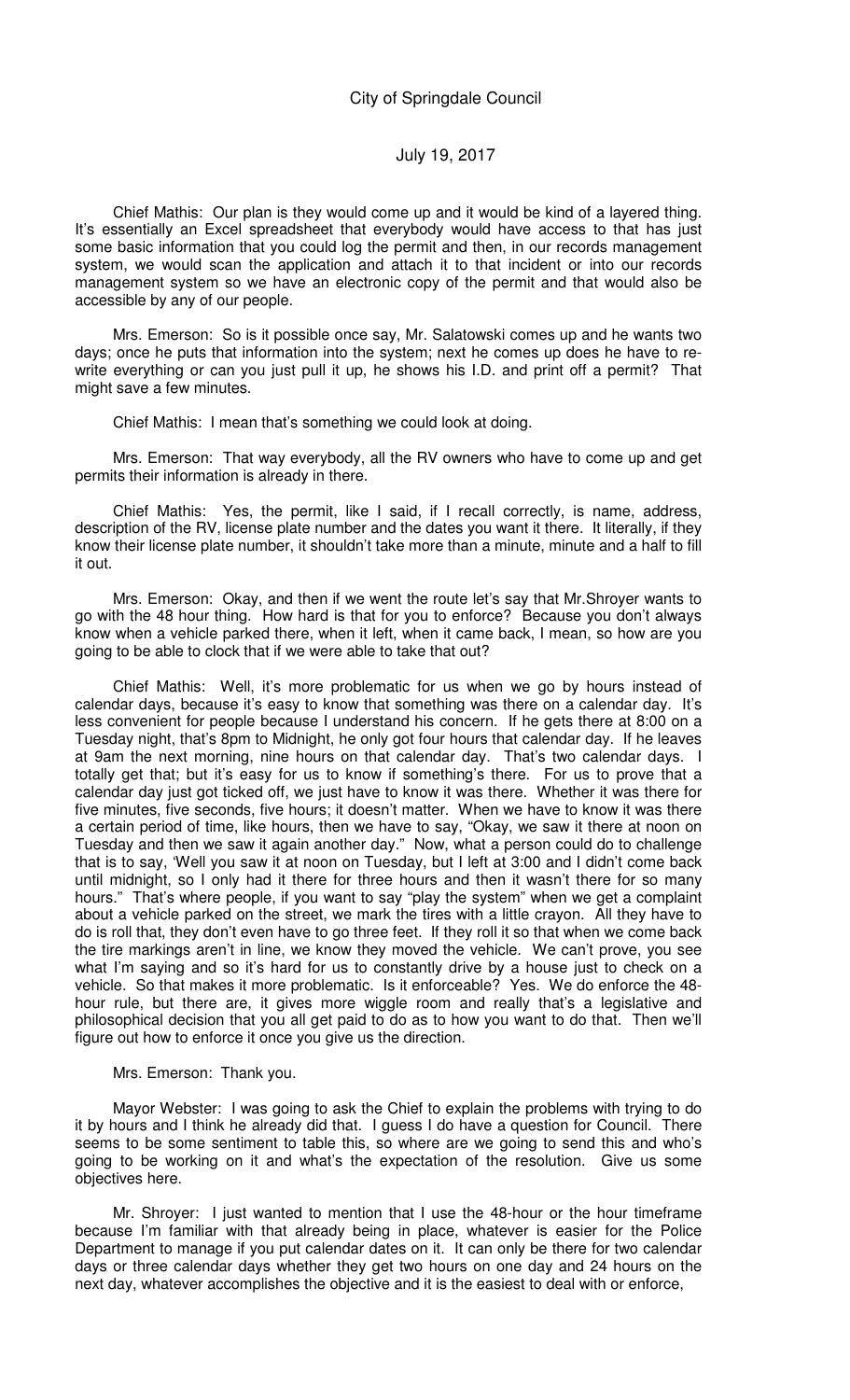Mr. Shroyer (continued): but the idea is that you don't move it six inches and get two more days. You get two days and it leaves or you get three days and it leaves or you get hours whatever is workable.

Mayor Webster: So, is everybody comfortable with using days. You understand why we needed to use days in here instead of hours? Okay, alright. I hear a concern about other types of vehicles?

Mrs. Emerson: I would like to look before we close this up and have to re-address it later possibly; I'd like to look at everything like the other sporting things like boats. Boats can be just as big as RV's and I don't want to be looking at those on the street either. So, I would like to bring that in to this ordinance also.

Mayor Webster: We have another resident back here that. You better be careful what you say though.

Mr. Emerson: Hi, my name is Bob Emerson; I live at 696 Allen Avenue. My wife and I have had some heated fellowship over this and we're RV owners and we used to be boat and RV owners and they never were both of them in the driveway at the same time. There's an issue. There's an issue on Cloverdale and Rose and it's, from what I've heard and read, this is not going to address that issue at Cloverdale and Rose.

Mrs. Ghantous: That's exactly right.

Mr. Emerson: There's nothing in the ordinance that says one RV, and it's funny because in my conversation with Pat, Mr. Salatowski, I googled RV and everybody knows Google knows everything. Google says that an RV is "a trailer or a motor home with living arrangements inside similar to a home." That doesn't address boats, that doesn't address car trailers. You can go right around there on Dimmick Avenue; there's a guy that has a car trailer that's probably long enough to accommodate two or three cars at one time and it's not parked beside his house, it's parked out next to the road. It's in front of his garage, and it's on a gravel driveway. I just think there's too many open ends on this ordinance that is supposed to be voted on tonight. I think if you're going to attack things, attack the violators, don't attack the people that are trying to get away for the weekend. My camper comes home. You know my camper parks right next to his (Mr. Salatowski). His got broken into and mine didn't because his is prettier than mine, but I bring mine home and I wash it. I patch it up, I look for defects and I usually bring them home a week before we go out. Because when I leave, I don't want to have problems 100 miles down the road. I don't park it on the road, but I have parked it on the road while I've shifted cars around the stuff and then I hit the road. I don't want to look at the thing; I don't want my neighbors to look at the thing. If there were complaints about mine, I would definitely consider doing whatever I had to do. If you check your records, you probably don't have complaints about Mr. Salatowski. You got complaints about Rose and Cloverdale and that's what needs to be addressed is the complaints, it's not the "not complaints". That's all I've got to say. Thank you.

Mayor Webster: Bob, I will say, there's been one addition to the ordinance; you may not have seen this, but only one permit may be granted per household, so that would limit the number.

Mr. Salatowski: If we do go with the Police Chief's situation, if we do dates, you ask me how many dates I would need. I would need 16 days now. Because I bring it, like he said, on Thursday night and I leave on Friday. That's going to count as two of mine. Well, I'm gonna bring it back on Sunday. No matter how it plays out, to unload it where two of my dates are going to be a Thursday and a Friday and all I did was leave and then it was only under 24 hours, but that is going to be two dates. So, if were talking dates, when you asked how many dates I would need, I'm going to need 16 days, three days, six days, I'm going to need, yeah, I'm going to need 12 days. If you go by dates and not hours and I understand your problem (speaking to Mrs. Reckner), but I'm just saying mine would be dropped off on Thursday, picked up on Friday. You know and then shove off and then I've got to bring it home, so that means I'm limited, you guys are limiting I'm only allowed to take vacation one time a month, you know, that seems pretty harsh. Just wanted to put that out there.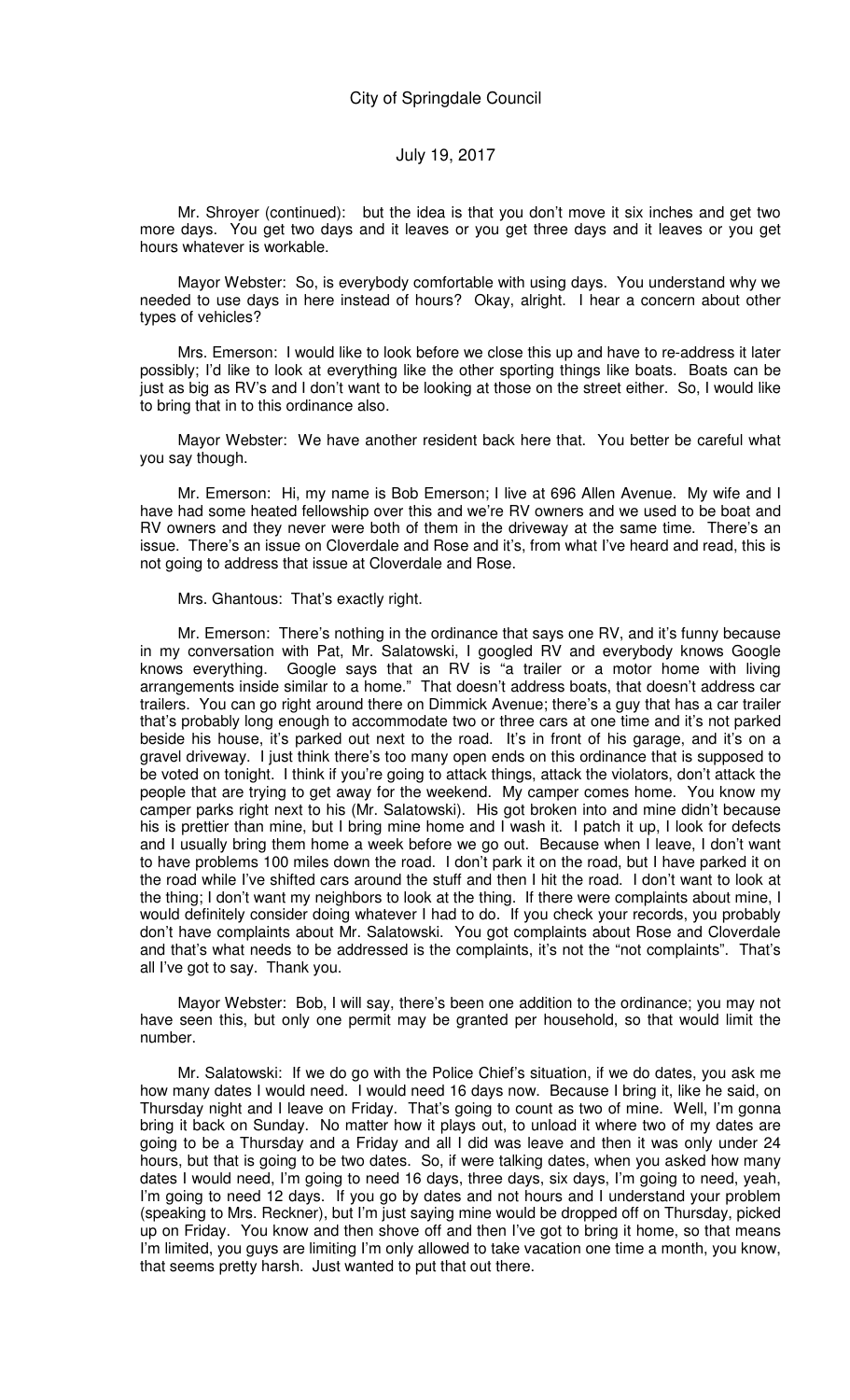President Vanover: Thanks.

Mr. Diehl: Chief I have a question for you. Earlier, there was some issue about safety and stuff. In your opinion, how safe are RV, boats or whatever you want to call them parked on the street?

Chief Mathis: Well, the primary issue I think you have in any safety on the street is visibility. If anything impacts on the visibility of a driver, it renders less safe. So, we've had issues in the past where someone's bush or tree grows out and it obstructs the stop sign or a speed limit sign. So, there's an obstruction to visibility and we have to go trim them back. It could be any sized vehicle if it is big. If someone parks a school bus or someone parks a whatever, it can impact on the ability of people to see. I know we've had complaints on Cloverdale. You have to park thirty feet from a stop sign to be legal, but if the vehicle is large enough, by the time you go around it, you may not have time to really see what's around it. I'm not aware of any actual issues we've had in the neighborhood where there's actually been an accident, but then again I don't live there like she does (Mrs. Reckner) and I don't watch, I'm not there like she is, she lives there and if she's seen near accidents, I'll take her at her word that there's been issues. That's the main concern I think you'd have when you're dealing with a public roadway is visibility and if you have to go around something if it forces you to go left of center, depending on how busy the road is. There's a big difference between where maybe his RV (Mr. Salatowski) that's a little less travelled than on other streets where there is a lot more traffic. Just because it's a residential area, I know, like on Cameron I heard people talk about Cameron earlier, that's a heavily travelled street for a residential street because it's a "cut through". People want to cut through between Route 4 and Sharon and back and forth. There's a tremendous amount of traffic on that street and so that would be more problematic. Literally, every street is different. Every situation is different. So, it would be hard to say. It's hard to create one rule that covers all situations.

Mr. Diehl: Absolutely, but going back to my original question, are these things a safety issue? I recognize some are different than others. If you had to classify them, would you consider them a safety hazard?

Chief Mathis: I think they could be, depending on where they are parked, how they're parked, how long they're parked there, where they're at in relation to traffic control devices, how heavily travelled that street is. I mean, inherently, they're not evil and it may be fine, I'm not really familiar with his (Mr. Salatowski's), I'm sorry, the street again?

Mr. Salatowski: Van Cleve.

Chief Mathis: Van Cleve, no, I mean it might be better there than in other places. They could be. They may not be. It just depends on the circumstances. The bigger thing you put and I think that's one of the issues, I'm guessing with the prohibition against commercial vehicles, if you park giant trailers, semi-tractor trailer trucks, for any length of time, it creates sight line obstructions and people having to go left of center to go around them and that's an issue. That's why we try to limit the amount there and it's also the issue that I've heard of it's your residential area and how do you want it to look? It's a separate issue, which I know you didn't ask me about, but and that's, again, you all get paid to do that, make those decisions.

#### Mr. Diehl: Thank you.

Mr. Parham: Just to follow up on that. None of these vessels are in themselves "safe" or "not safe". It's what you do with them. It's how they're used. It's whether they hinder or inhibit other opportunities. If you place them as you've heard the Chief and others talk about, in various locations, then they create unsafe opportunities, but the vehicle itself is not safe or unsafe. One of the other issues that you have to consider with large vessels or large vehicles, and not just those, but sometimes smaller, depending again on where they're located, is access. Access for especially our emergency vehicles to be able to get to the site they need to get to deliver the service. So, again, it depends on how it's used will determine the condition or the situation becomes a safe or a not safe situation. You know as the Mayor indicated, we received some concerns; we tried to address those concerns. Is this proposed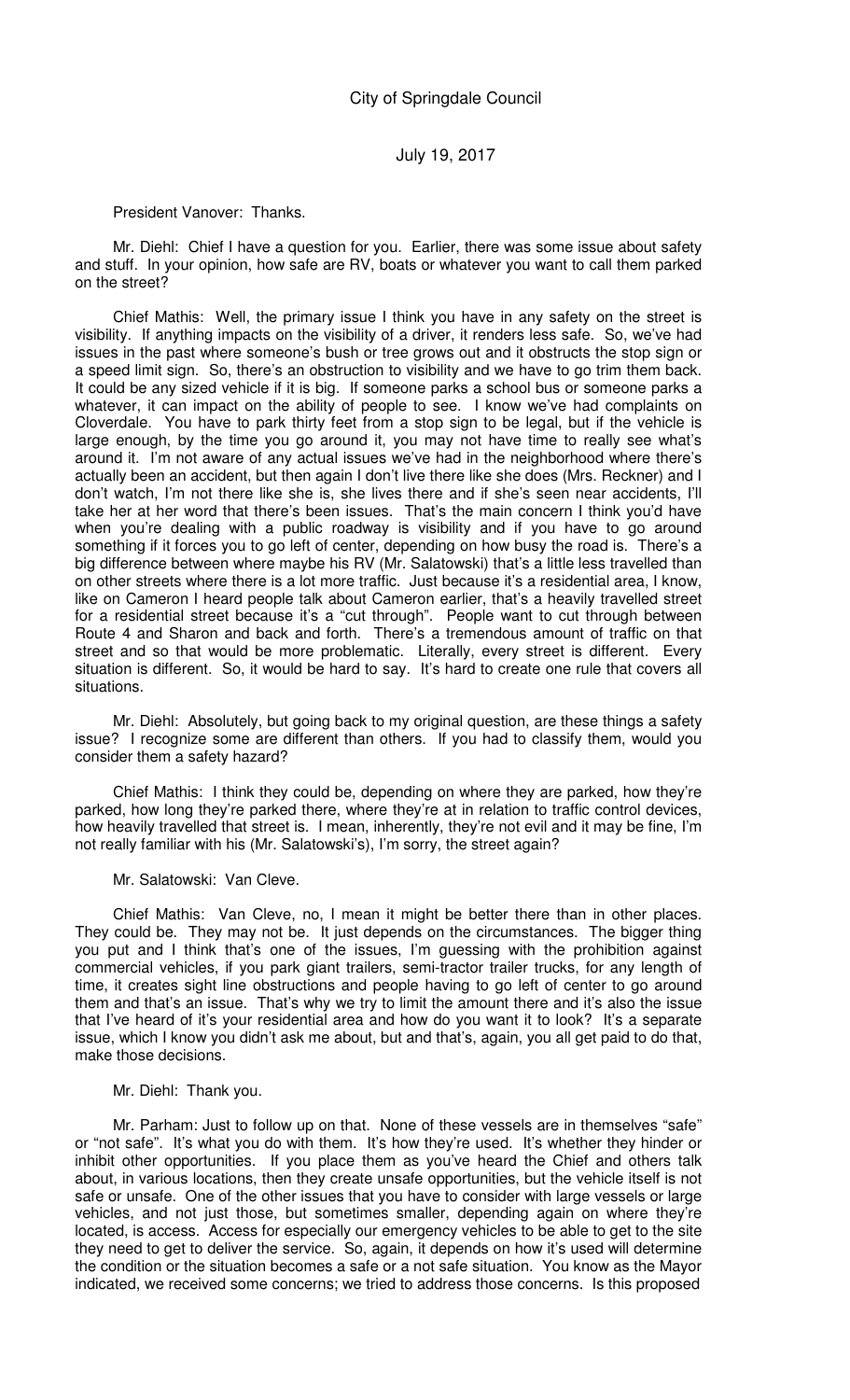Mr. Parham (continued): legislation perfect? No. There's no legislation that's perfect. What we try to say often is that you have to be careful when you are trying to address one issue that you may capture several others and those others are things that you may not want to prohibit or eliminate. At that point, then it's a decision based on which is more serious, if you will, for lack of a better term. Which creates the more unsafe condition if you will. So, what we've tried to do over the last month is try to find language that would address the elimination of allowing these size vehicles to sit on the road and to hinder and create the unsafe conditions. Again, it's not perfect. What we've talked about often when we've gone through our zoning code is the zoning code and our entire codes, are what we refer to, as a living document. We draft legislation, we create policies, we create rules, and then we have to go out and live those things to see how they actually are going to work. In this case, we have this situation that's been presented to us. As Mr. Emerson talked about, we may limit one unit per household. We've tried to tie the unit to a household so that we know at that point in time, as we've had with this situation, the owner doesn't live on that street for one of those vessels. The owner lives in another part of the community, but yet that vessel was always parked over on Cloverdale. This is a photograph of one of those vessels. It's not a photograph that I think that most people are going to want to see sitting out in front of their home. It's a mobile home, yes, but there is a lot of stuff on the back of that mobile home and that constantly would sit over in the neighborhood. It would consistently be moved to avoid a citation. Those people (the neighbors) didn't like to see that there. So we've tried to come up with language that can address this situation, but also give others the opportunity to use their RV's. It seems to me that when we or when Council adopted the legislation in 2013, it was very clear, because prior to that you could park your RV on your property in front of your home. The big change, and it had to be on an improved surface, the big change is that you can no longer park it in front of your home, you can park it on the side and you can park it in the rear and the give in that opportunity was you didn't have to have it on a piece of concrete. You didn't have to have it on an improved surface, but you couldn't park it in front. That message said to me: we do not want to see them in front of our homes. What we've learned from this situation is there's a loophole in the process of seeing it out front and that is individuals get a chance to park it on the road and there's nothing that prohibits you from parking it on the road. So what we would try to do in this opportunity is to reduce and limit it. The other section in the code that talks about the 96 hours, which is four days; we tried to pattern this language after it because that is driven by giving those owners of RV's a period of time; four days, in which to bring their RV to the front of their homes and do whatever it is they need to do, whether it's clean it, whether it's repair, whether it's to load it or unload. So the thought was to then take that same concept and give you the opportunity to park it on the road for those who did not have the ability to put it in their driveways. Our original draft was to eliminate them from the road altogether, but then the question came up, "Well what about the people who don't have a big enough driveway in order to park them in their driveway? How do you accommodate them?" So, we went back to the drawing board and as the Chief has talked about, we've come up with a permit system. The permit system gives us an opportunity to establish a unit of measurement to know when the vessel is there. He has already talked about the hours so I'm not going to talk about the hours versus the days. The other thing that you see that is in the proposed legislation if you will on the exhibit, is it talks about within close proximity of a city block of proximity up to your home. Some suggested that you put a number of feet. A thousand feet, five hundred feet. What we tried to do is to eliminate the officer from having to get out there and measure. Are they at 500 or are they at 501? If it's within the city block, it's very easy to observe that it sits within that block. They don't have to get out and do anything extraordinary. So we've tried to make the process easier for accommodating the resident who owns the RV as well as to have a system in which it can be enforced. Because believe me we have heard, unfortunately the complaints when the vessel is there and why we aren't getting rid of the vessel, or that they're not doing their job. So what I've always said to you is that I prefer whatever we do is that we establish a black and white rule. The black and white rule simply says either you hit the point and you're in violation, or you don't hit the point and you're not in violation. We want to make it easier to be able to enforce it so that whatever goal that you're trying to achieve by steps in the law, were able to enforce it. So, I've provided you with just some information. The ordinance also talked about the Ohio Revised Code, Section 4501.01. Because the definition was not clearly identified in the ordinance. I have given you a copy of that so you can see what that means. Also, it identifies five different units, travel trailers, motor homes, truck campers, fifth wheels, and park trailers for those of us who, and I'm not one of those, who are not familiar with them all. We just tried to provide you with some visuals as to what they look like.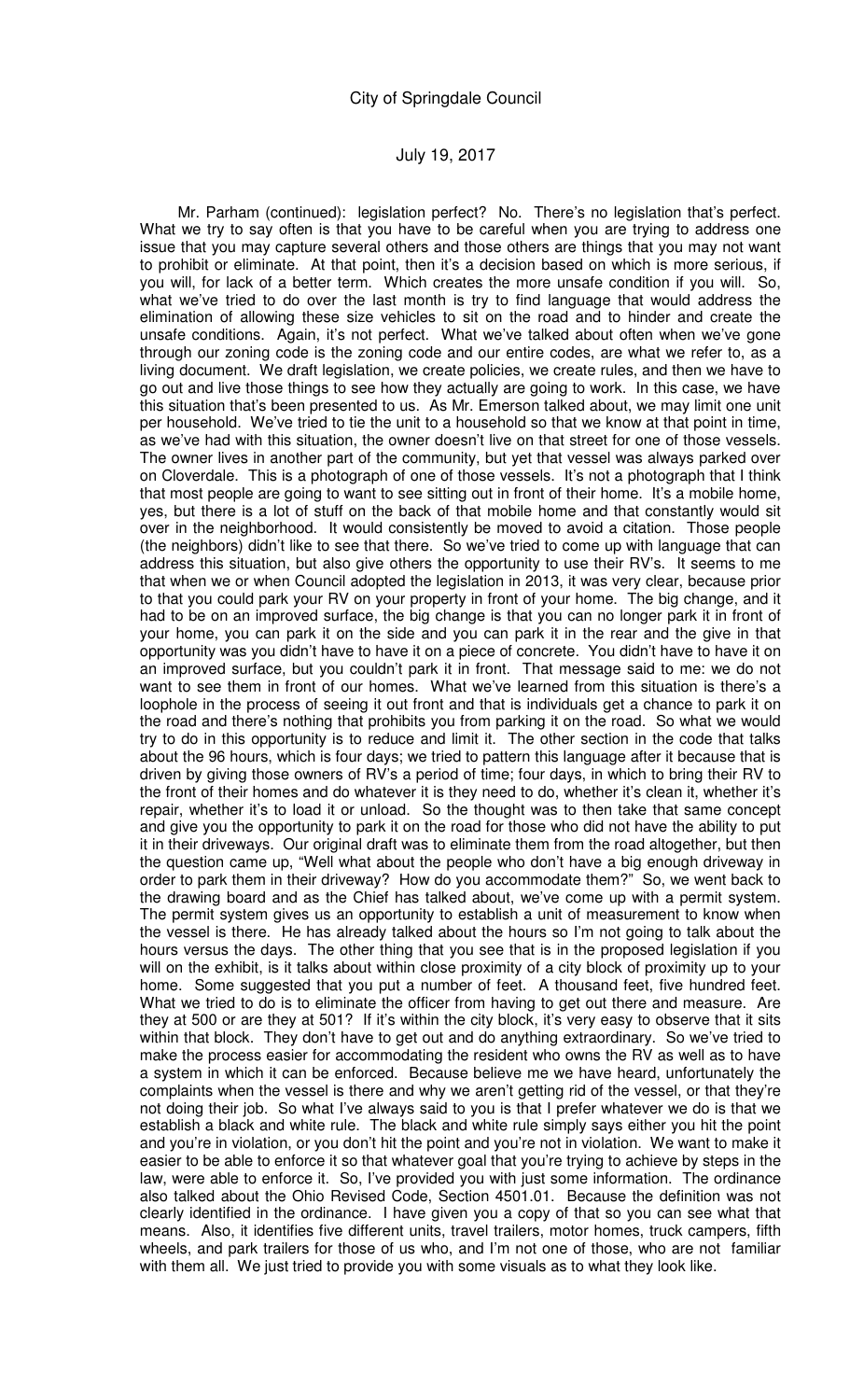Mr. Parham (continued): Mrs. Emerson is correct. There are other issues and other voids that are in the current policy relative to how you treat boats. A boat by itself cannot simply sit out on the street, but once you attach it to a vehicle, it can legally sit on the street. They just have to go back and move it every 48 hours. So, we want to work with the residents to try to achieve what they need from one perspective and at the same time, we want to try to assist the other perspective. With that, I'll always be willing to answer your questions. Thank you.

Mr. Shroyer: Thank you. Just to clarify for Mr. Salatowski. When I talked about the days or dates, calendar dates I was thinking in lieu of or instead of a permit process as long as it doesn't stay there more than two calendar dates or three calendar dates and it leaves for a period of time. It can come back as many times as will actually fit within that month without a permit process. I think a permit process is cumbersome for the RV owner. I think it's going to involve some type of time and record keeping and documentation for the Police Department. I think if we can resolve the issue without instituting yet another paper permit process where people are going back and forth to the Police Station and the Police Department is keeping records. My thought was that if the issue is we're being played by people that are parking for 48 hours and moving six inches, then let's address that issue. Whether it's hours or days. If it can stay there for two days, it can stay there for two days and then it has to leave for three days. If at the end of three days it comes back for two more days and you want to play that game all month, then maybe you're beating the system again, but you have to have some place to put it for those three in between days, so I'm thinking instead of a permit process.

Mrs. Emerson: I just want to tag on to what Mr. Parham said. I just want to remind everybody out there that the RV owners as ourselves, we're minorities. This ordinance isn't being passed for us. It's for the majority of the community who do not own these huge RV's and boats and those kinds of things. So, it's not about us, the RV owners. We're trying to allow people to enjoy their RV's and things, but not at the cost of what the rest of the community wants.

Mr. Shroyer: I guess I understand that thought process except that I don't get the impression that we have a large segment or population of the community that has a strong feeling either way and that when we then start to talk about well we'll add boats or we add jet skis, or we add anything else that we don't want to look at. I guess at some point it becomes the question of who are we accommodating that doesn't want to look at it. There are people that park cars in front of my house that have obviously been in multiple wrecks and barely running and I can hear them start them at 2:00 in the morning and I'd rather look at somebody's \$30,000 bass boat parked in front of their house across the street than look at some of the cars that are parked in front of my house at periods of time. But, just because I don't want to look at doesn't mean that we need a law that they can't drive it or they can't have it. They buy their license tags, they buy their insurance, they do all the same things, you know maybe a Ford lover doesn't want to look at my Chevrolet truck in front of the house, but at some point we have to ask ourselves how many people we're trying to accommodate because somebody doesn't want to look at it for 24 or 48 hours. Thank you.

Mrs. Emerson: Just to tag on to what Mr. Shroyer said. Do these run and are they licensed?

Mr. Shroyer: Yes.

Mrs. Emerson: Do these people drive them?

Mr. Shroyer: Yes.

Mrs. Emerson: Okay, can you see around them?

Mr. Shroyer: Yes.

Mrs. Emerson: Okay, that's all I needed to know.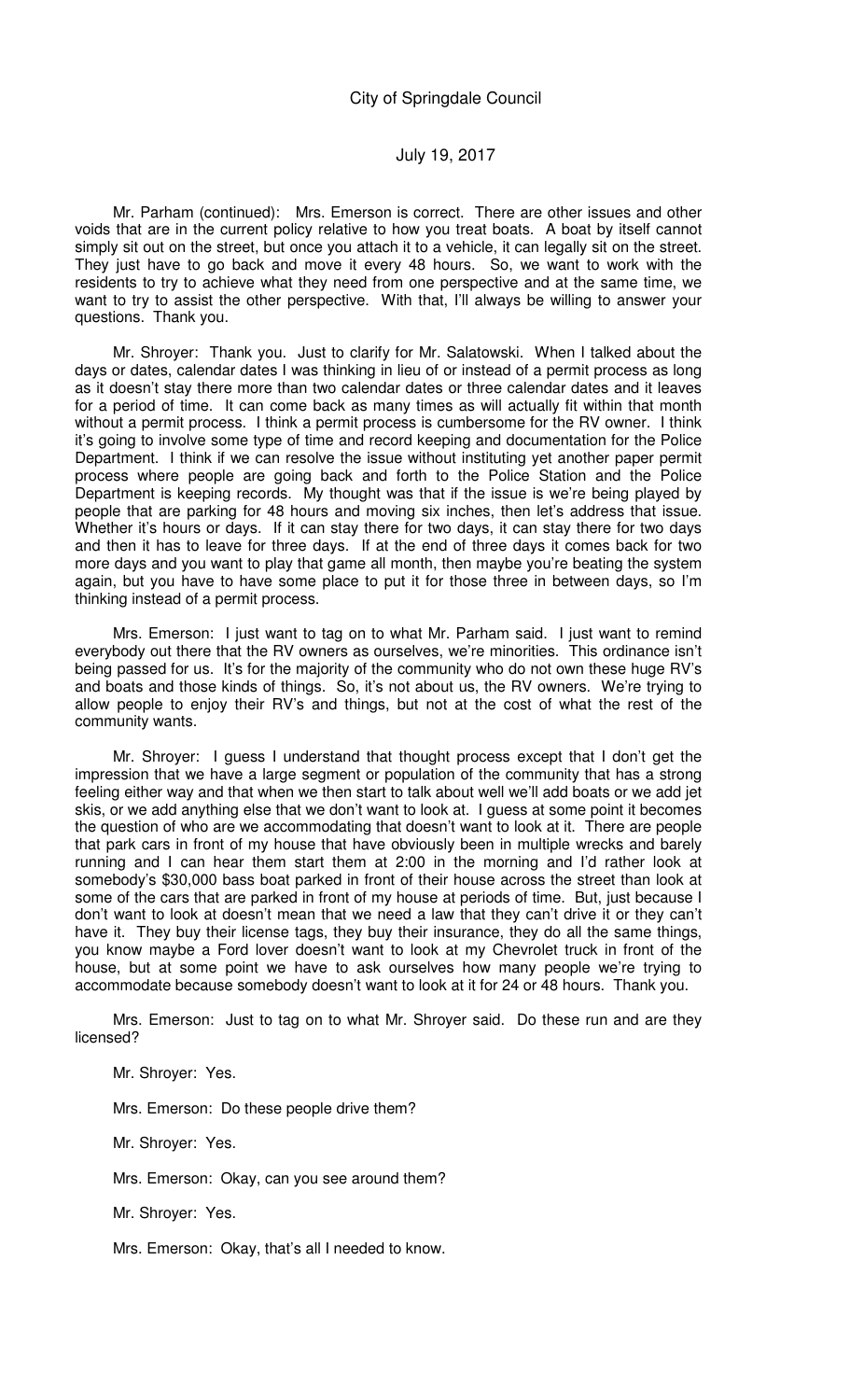Mr. Shroyer: You can see around my boat parked next to the back of my truck as well, but we're talking about two different issues now. If we're talking about safety issues because of the size of the motor home or whether you can see around a vehicle.

Mrs. Emerson: Okay, and you also mentioned that there are few RV people in the community. Is that what you said?

Mr. Shroyer: No, I said I don't know that we have a large number of residents in the community that have a strong feeling about whether the RV's are parked in front of their neighbor's house temporarily or not.

Mrs. Emerson: I would beg to differ. We can take a poll.

President Vanover: I would say on that point, until you're affected, it doesn't bother you. Many years ago I had a neighbor that had one and it showed up at Thanksgiving and you know, you spent time decorating the house and they had to come into the cul-de-sac and be in front of the house before they could see it, so, but, you know, they were completely legit, so. Okay, I guess at this point Council I think we need to give the Administration some direction on what we want to do. Go ahead.

Mrs. Matheny: I'm Julie Matheny and I live on Park Avenue. So, this situation on the corner of Cloverdale and Rose Lane; I drive by to and from work, errands, everything else. I constantly see it and I don't want to look at it and if I live there, that close to those that residence, I would have been up here many council meetings ago. It's an eyesore. It deteriorates the property and the property values of the people in that particular neighborhood and I also am bothered by, as Mrs. Emerson brought up the boat that she has to look at. I only have to look at it because I live on the street behind her, but I see it every day when I go to and from my house and I was wondering how long it was going to be before we were going to talk about it. Because we don't want to see a bunch of extra vehicles that are unnecessarily parked in our driveways. I personally wish it wasn't even allowed to park it on the side your yard, but it is. I think we have given the sporting vehicle owners, campers, boaters, everything quite a lot of leeway in this city. Quite a lot and I, for the life of me, have been coming to Council meetings for many many years, watched them on TV, never in my life have I had to hear about motor vehicles as much as I have in the past two years and I would think that this Council would have better things to spend time on than an hour talking about this. Thank you.

Mrs. Sullivan-Wisecup: Megan Sullivan-Wisecup 152 Silverwood Circle. I just want to talk because I had actually talked to Mrs. Emerson before. It's been about two months ago that I had mentioned the boat that was by my house. I know that you saw it was kind of across the street from Mrs. Ghantous' house. I wasn't sure of the rules of being on the road when I looked at the way that things were written out, it was very confusing as to how it worked and we had both talked about how we both had boat issues. Where the one that was in our neighborhood was parked, I've almost gotten in to actually three car accidents over it because it blocked where you could not see around oncoming traffic. You couldn't see the stop sign coming, like who was stopped at the stop sign before you literally got on it and they were turning in to you. It was a very very dangerous situation. Boats are just as serious. I live in your neighborhood Mr. Salatowski; I've never seen your camper. I'm going to be honest. I've never seen your camper and I think that what you guys are trying to do, correct me if I'm wrong, it's not to punish the responsible RV owners or anything like that, I don't, I feel like what I was hearing was like you feel (Mr. Salatowski) like you're being punished a being a responsible RV owner and I don't think that that was the intention at all. I think it was safety. I think it is finding some sort of a happy medium between people like those who leave their stuff parked that are in dangerous situations and aren't doing what they're supposed to do and then people that are doing what they're supposed to do. I don't think anybody's trying hurt anybody or affect anybody. I personally think that there does need to be some sort of way that the police can govern it because I could easily say, like I was talking to Holly, I could say, "Chief Mathis, this boat has been here for seven days and it hasn't moved; they could chalk it. They could move a little bit up and I still can't see the stop sign. It's still a big eyesore and it's a problem safety wise and there's nothing that the police can do about it. My daughter's a young driver. She's as cautious as any 18 year old is on the road and I can only assume if I'm getting ready to get into accidents, what some teenager is going to be like in that area. I don't think I'm the only person that has people in their neighborhoods that don't always drive the safest in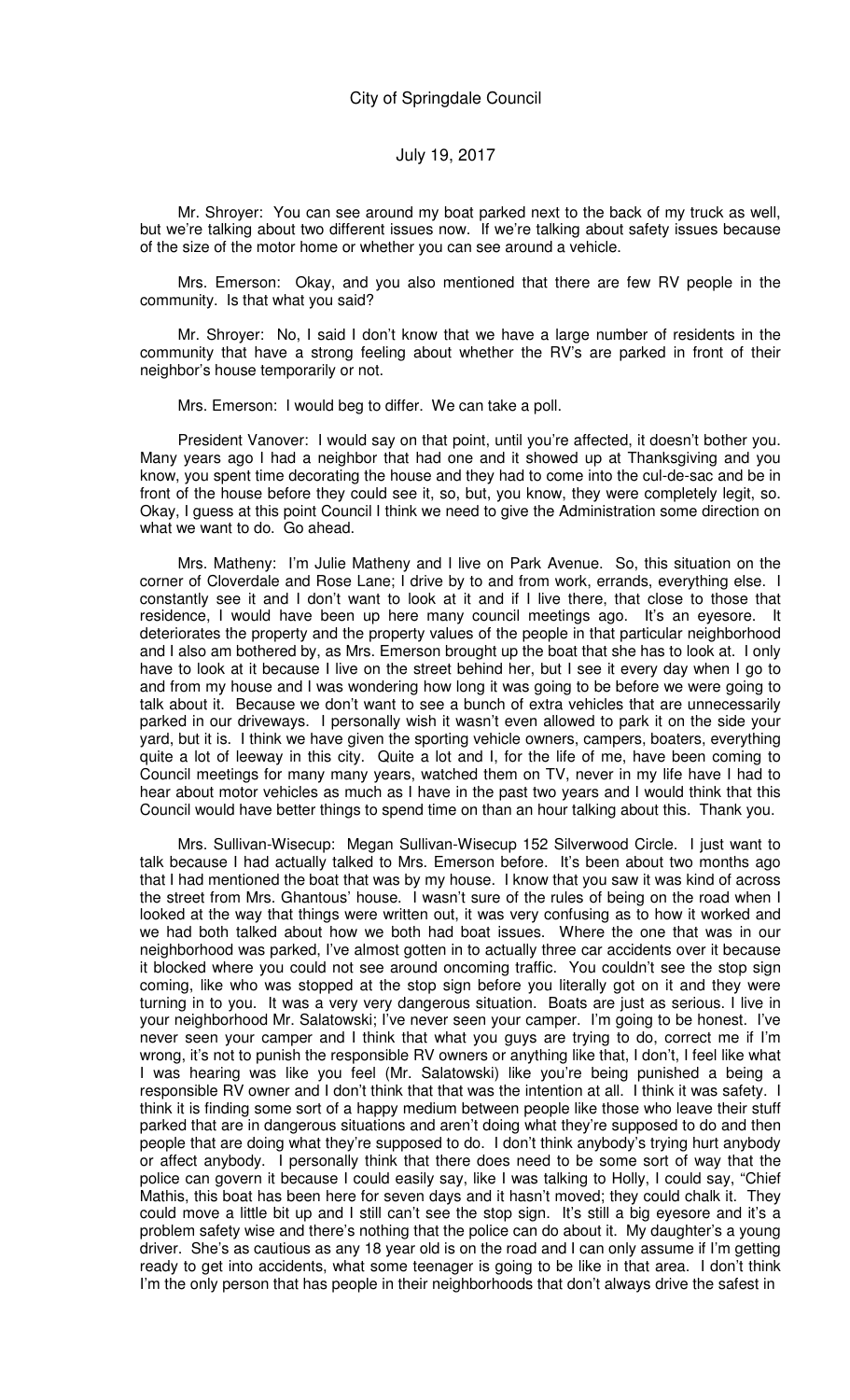Mrs. Sullivan-Wisecup (continued): the first place and then you add to that something taking a path of their road. It's very very hard to see around and it's hard to get around as well. That's just my two cents. As far as the permit, I think that that was actually a good idea as far as being able to govern and watch how long someone's been there or whatever. I don't know the magic number. I mean I want somebody to be able to enjoy their toys as much as anybody else. They paid for them, they've bought them, they deserve them, but at the same time, at what cost to safety and the neighbors and everything else. I think that the only way they would be able to govern it is if there was some sort of permit. Because if not, you're saying I haven't been parked here that long. Your neighbor is saying yes you have and you could chalk it. The police can only assume you're telling the truth when they said they've been out here this long. If you had the permit you could say this is the day that you're logged in. This is the day you're supposed to be logged out. There's no question as to how long it's been there or how long it's supposed to be there. That's when it's allotted, it should be there period. That's just my thoughts.

Mayor Webster: Well, I hope, especially you seven individuals have got a feel for what we've tried to accomplish when I say it's like threading a needle and it is to try and accommodate all the concerns and be fair to everybody and to have something that the police department can enforce. It's not an easy task and that what's we've trying to do for the last, as Mr. Parham says, for the last month. At the end of the day, I think that I hear some concerns about the permitting process. If you don't want to do permits, then I think you might as well just forget this whole process. Because there's no way that the Police Department is going to be able to police how many half days or three quarter days or overnights. You've got a police officer in not just one day you've got three officers going to go past you. Three different officers that are going to go past your house and there's just no way it can be enforced on an hourly basis. So, I think it's going to be days and I think there's going to be a permitting process. We'll be more than happy to go back to the drawing board and work with whatever committee you want us to work with to try and come up with something that's acceptable; but I think going in, if you're not willing to accept a permitting process, then you have no teeth into it and whatever we come up with is not going to be enforceable. Thank you.

Mr. Hawkins: I for one, first off I appreciate what the Administration has tried to do with regard with the legislation. I do think in terms of enforcement it's important that it's something that you can actually enforce and I do think that you probably have to go through a permitting process to be able to enforce any of these things. My only, I don't want to say issue or question with it really is just taking a little bit more time to evaluate the situation. I do think it's something that needs to be addressed. The only other question is are there any other things that we should look at while we're attacking this issue and looking at this issue to do it all at once. I know we've been through this to some degree before with the campers on the side of the house and the back of the house and all that stuff and it was one of those things at that point too. We went to address it as collectively at once, as we could opposed to not taking care of something and having to worry about that popping up and rearing its head. So that's the only reason I'm in support of tabling just so we can look at and we may table and come back and say we're not even going to address the boats or the majority may say let's just address the RV situation and leave that for another day, but I think it's at least prudent to look and consider it while we're going through this process.

President Vanover: Okay, well I mean as far as committee, we have a standing subcommittee of council rules and laws which is where it would originate from or go to. So, I think if Council you are leaning to tabling it and then sending it to Rules and Laws, they can work with the Administration and gel this. I agree with Mrs. Emerson. I think the votes are an issue. The big, well, it's like you said it, I know the one she's talking about and I think I've seen 42 footers which are approaching the length, well, actually it's longer than the width of my house, so, I think that seems to be the feeling. Council do you concur?

Mayor Webster: I'm the one that threw out Rules and Laws, but I mean if you want to designate a couple of people rather than that committee, that has an interest in it or some knowledge in it, then that's fine. Just give us a couple of people to work with.

President Vanover: Yeah, I mean technically, well, Mr. Hawkins?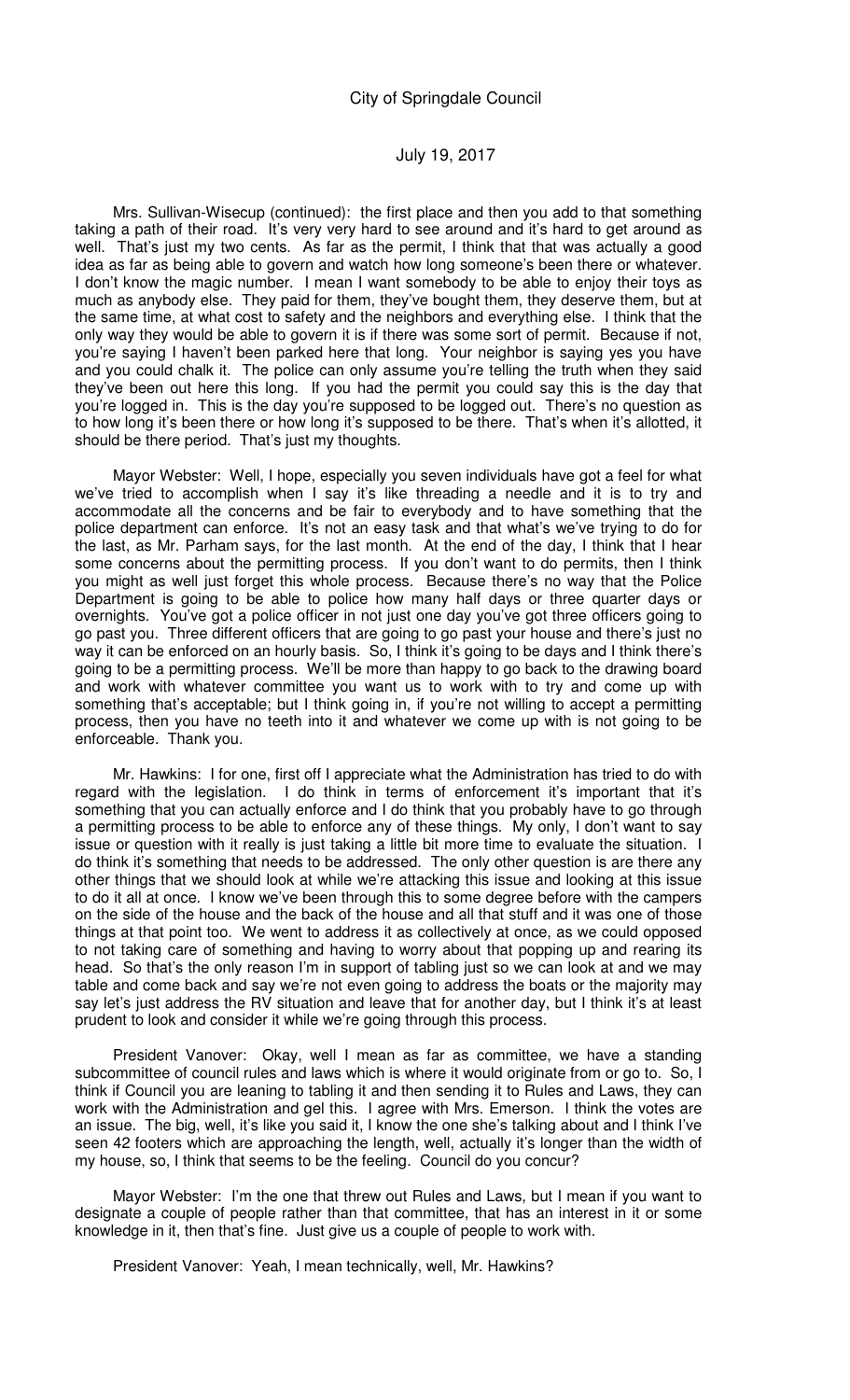Mr. Hawkins: I don't know if we still have a record of individuals we had when we made the subcommittee before of some RV users and some non-RV users. If the administration can pull that, we may consider asking those individuals if they have an interest in participating in it as well.

Mr. Parham: I think the last time, what occurred, we didn't necessarily put a committee together, but we had the gentleman who had gone before BZA who had been denied. He came to a Council meeting seeking relief, and then the Administration said, give us the opportunity to investigate and see what other communities are doing. We assigned that to the Building Department. The Building Department gathered information from other the communities as well as the industry and took it to the Planning Commission. The Planning Commission digested that information, discussed it, and made a recommendation to Council. Council addressed it and made the final decision as to what language would be adopted. So there's really no one that we can think to organize. Back in the past, there was a committee of boat owners, RV owners, and non-owners and all were put together to discuss the issue. In 2013, we really didn't put a committee together.

Mr. Hawkins: I'm sorry. I meant that further back when we were addressing it. I don't know if any of those individuals, if it makes sense to pull them into it.

Mr. Parham: I would not know where to find them all.

Mr. Hawkins: Okay. Fair enough.

Mr. Parham: Because that preceded me being here. I am not sure who would've been on that committee at that point, other than Mr. Osborn (Cecil).

Mr. Shroyer: I would suggest it. In the end, it's a Council issue and a Council ordinance and we have a process in place with rules and laws I would suggest if Mr. Diehl and Mrs. Ghantous are comfortable with it that we follow the established route.

President Vanover: Any objection Council? Alright. Then that's the way we will proceed. I'll leave it to the administration and Rules and Laws to get together.

Mrs. Ghantous: It's on our agenda.

President Vanover: I know and when we get to it, we'll have to do a motion to table and when we get there, we'll do it. Not now.

Ordinances and Resolutions

#### ORDINANCE NO. 30-2017

AUTHORIZING CONTRIBUTIONS TO CERTAIN HEALTH ACCOUNTS OF FULL-TIME EMPLOYEES OF THE CITY OF SPRINGDALE RELATED TO THE CITY'S HEALTH INSURANCE PLAN AND DECLARING AN EMERGENCY

Mr. Diehl made a motion to adopt; Mr. Hawkins seconded.

Ordinance No 30-2017 passes with seven affirmative votes.

#### ORDINANCE NO. 31-2017

ADOPTING SECTION 73-042 OF THE CODIFIED ORDINANCES OF THE CITY OF SPRINGDALE REGULATING TEMPORARY PARKING OF RECREATIONAL VEHICLES ON CITY STREETS AND DECLARING AN EMERGENCY

Mrs. Harlow made a motion to table Ordinance 31-2017 and request that the Rules and Laws Committee review all the issues we've spoken about this evening and come back and give us a report on that. Mrs. Emerson seconded.

Mr. Parham: Is the intent to have information back to you by the next meeting, the August 16<sup>th</sup> meeting?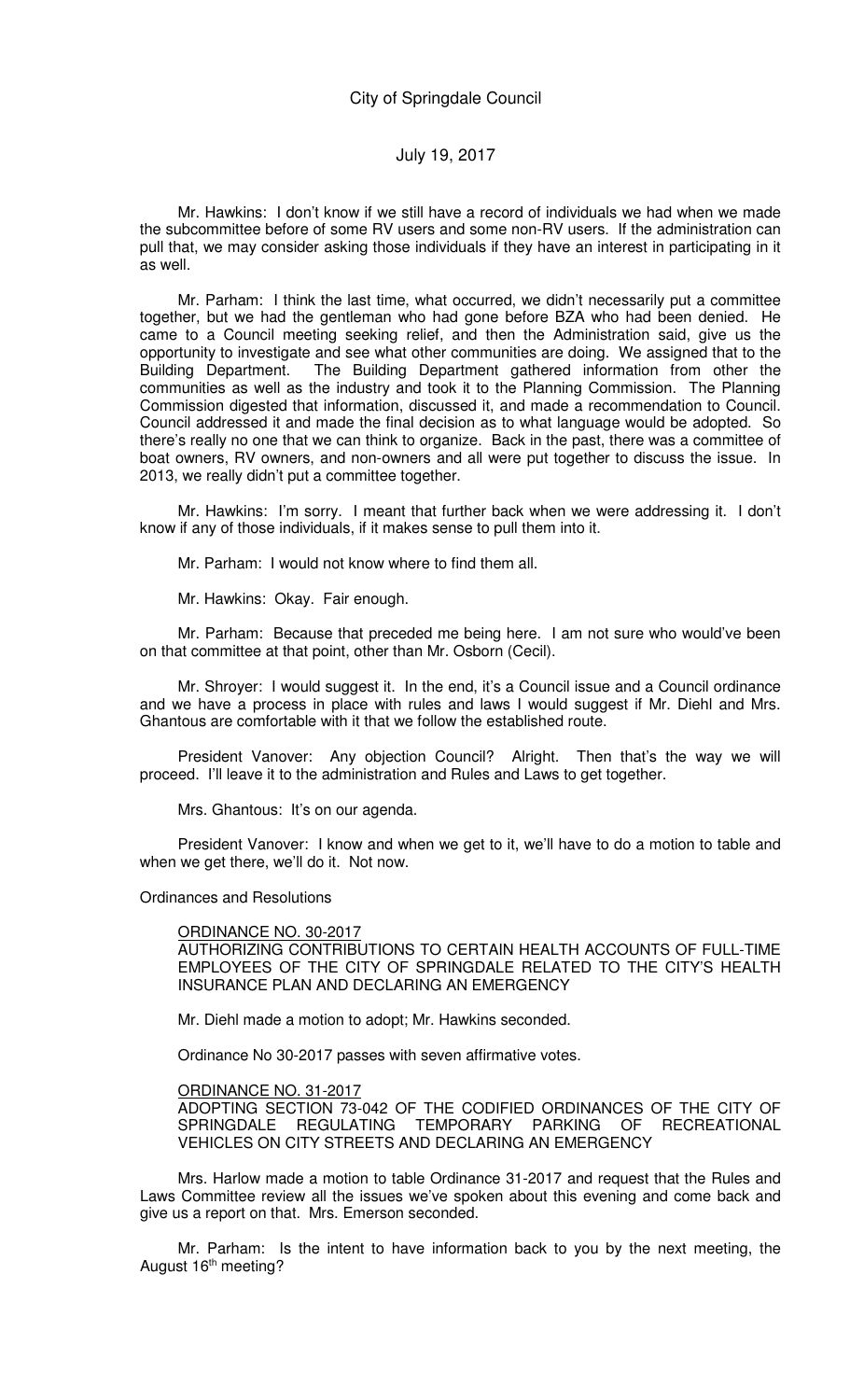President Vanover: If that's possible, fine. If not, you know, I'm not going to put a burden on you and I would throw out to Rules and Laws Committee, you have the capabilities if you want to interview others, that you can take advantage of that.

Motion to table and referred to Rules and Laws subcommittee passes with seven affirmative votes.

#### RESOLUTION NO. R6-2017

A RESOLUTION PERMITTING THE CARRYING OF CONCEALED HANDGUNS IN THE SPRINGDALE MUNICIPAL BUILDING BY VALILD CONCEALED CARRY PERMIT HOLDERS

Mr. Shroyer made a motion to adopt; Mrs. Harlow seconded

Mrs. Ghantous: I was just curious about the history behind this. Why, why now and what the thought process was. Were the employees here in the building requesting this or? I'm kind of new, so I don't really know always how these things come about. I was just curious how this ended up before us tonight if there was a story; not a story, but you know something that happened; an incident or something that happened and why we're talking about it tonight.

Mayor Webster: Well this goes back quite a while. Something Mr. Vanover and I have drilled, if you will, our state representatives for many years going back to Ross Hilledge, so forth and so on and Devers that we were concerned about that. About the ability. Especially if you look around here, you're a captive audience. There's only one way out of this chambers. You go around the door, but you're back at the same thing. I just see it as a very unsafe condition and something that I think that needs to be addressed. The state code was changed in December.

#### President Vanover: December 19<sup>th</sup>.

Mayor Webster: The ordinance became effective in March, is that right? I think sometime in March it became effective. So, it gives us the authority to allow concealed carry in all of our municipal buildings except the Police Department and the Courthouse and, because there's a court there and the p.d. so it's dual reason why it can't be in that building. But this council has got the authority to authorize concealed carry in this building, the Fire Department, Recreation Department, Maintenance squads if they saw fit to do that. I think over the years we've had conversations with a number of different council people regarding that. I don't think Tom and I; well I guess we'll hear here shortly, but I don't think we're the only two that feel this way that I guess. I would like to add this that I think that law is still somewhat unfair about employees whether the city's personnel policies can prohibit employees from carrying those weapons inside the building. If they can, I think that the administration would like to have some time to update the policy manuals to make sure that everything is spelled out in black and white as to what an employee can or cannot do as far as concealed carry is concerned. I wholeheartedly support this. I think it's long overdue and there's just a lot of nuts running around out there and the only protection that we've got is that little sign on the door that says no weapons beyond this point. So, I'm sure that's going to stop some idiot that's decided he wants to do in the Springdale city government.

Mr. Shroyer: I also would support this resolution and in addition whether we did anything about it tonight as far as a motion to amend or to give it some time, but I wonder if the administration would get a feel from the administration at least from the Fire Department as to whether they would have any concerns if we also included the Fire Department building. Those folks work 24-hour shifts. They come to work at 8:00 in the morning and work until 8 the next morning. A number of them I know have concealed carry permits. They leave their weapon in the car because they can't bring it into the firehouse. I would much rather know that that weapon is in their locker locked in the locker room in the firehouse than in their vehicle for 24 hours at a time in the parking lot when sometimes there's people in the firehouse sometimes they're not. Granted, it would be pretty bold to be breaking into cars right behind the police station, but those things happen. Unless the Fire Department administration had some reason that they didn't want their building included, I would like to think at some future point we may consider that building as well. Thank you.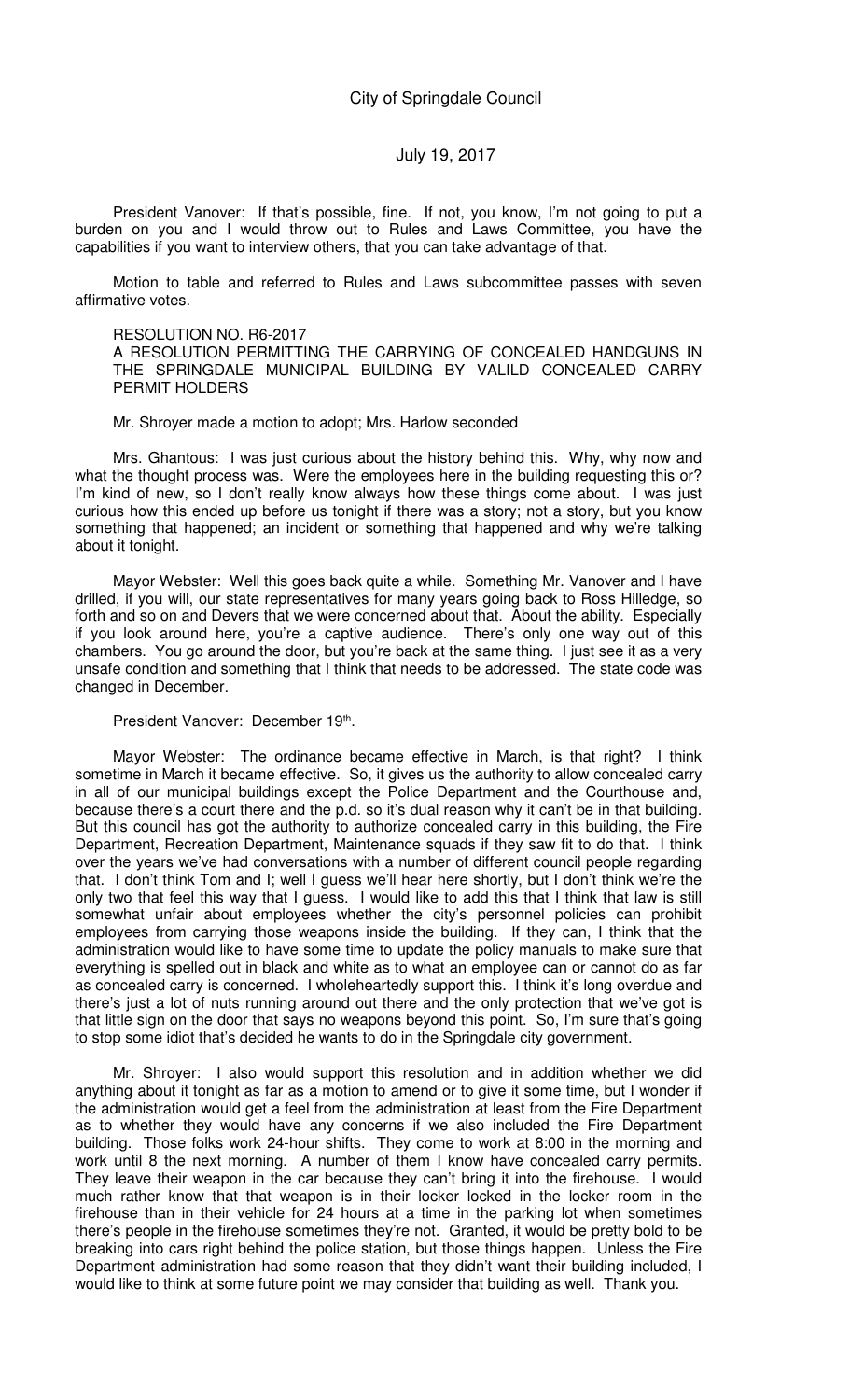Mr. Hawkins: The question I had had been answered by the Mayor with regard to policies and procedures set in place for employees if this were passed and the fact that we don't have those set at this time. That gives me some pause and concern because I think it's important that those things would be set in place prior to this being passed. All that being said, I think, as you indicated Mr. Mayor, why this is coming forth is about the elected officials in protection during council meetings or while elected officials are taking on their tasks in other opportunities here within the municipal building. In as such, I think it's important to narrow this some more than where we are and so if this was something where the employees in the Tax Department, the Building Department, the Administrative wing who are here five days a week, seven, eight hours a day felt a threat or concern, I'd be open to looking at that for their benefit. It doesn't sound like that's the issue; sounds it's more about our protection, the folks here on this dais; and so I think it's appropriate to change the language to effectively say elected officials and going through the thought process on that, I think it would pass constitutional muster in terms of us being able to do that. You have basically three levels of scrutiny that get looked at in terms of a constitutional evaluation. The first one is rational basis, which is the lowest. I would submit I think it would qualify under that as where we're sitting there saying, "Is there a group that's being treated different than another group?" We do and it would be elected officials are being treated differently in terms of being given the opportunity to carry if they otherwise have a legal permit versus non-elected officials. Non-elected officials are not a protected class. That's not something that protected by race, or sex, or age, or anything like that. Looking at the level of scrutiny for rational basis, you just have to have a rationally related action that's related to a legitimate government interest whether it's real or hypothetical. So the rational related act would be saying that we're allowing elected officials to carry firearms. Non-elected officials not to carry them for the legitimate interest of trying to protect elected officials. It can be rather open. It can be a hypothetical threat. It would pass legal muster. I think if you went to the next level of scrutiny, which there are some gun control review that has taken place with intermediate scrutiny, I think we pass intermediate scrutiny as well if we're just saying elected officials can carry firearms. That's saying there has to be an important interest in public safety. It must be shown the law or policy being challenged further as an important government interest by means that are substantially related to that interest. I think if you're saying we're going to allow elected officials to carry a firearm that's furthering an important government interest in terms of protecting those individuals and limiting that. I think either way between rational basis scrutiny or intermediate scrutiny, it would pass constitutional muster. There's nothing that I know of in terms of case law or within the state legislature that's passed that says that we couldn't limit it in that way. I would like to proceed going at it like that opposed to just making it a blanket open opportunity for anyone to come in and carry. The last group of people that I'm interested in or worried about being able to carry is just the average citizen that's walking in here that doesn't work here. That isn't a potential target as sitting on the dais to just say, "Hey look now we're going to open it up for John Doe to be able to carry their firearm in here." There are too many things that I think that we're creating in terms of potential issues in doing so. I would suggest we stay focused on the issue at hand and why this has come to pass which is about the elected officials and them doing their duties here.

Mayor Webster: So, if I understand what you're saying, you would favor this being as applying to only elected officials.

Mr. Hawkins: Correct.

Mayor Webster: and not other employees or not outside non-employees?

Mr. Hawkins: Correct.

Mayor Webster: Mrs. Brandstetter are you familiar with this? Can you restrict? I was under the impression it had to just be by building and once you authorized a building that anybody could carry.

Mrs. Brandstetter: We can certainly look into that and get back to you.

Mayor Webster: Please?

Mrs. Brandstetter: We can certainly look into that and get back with you.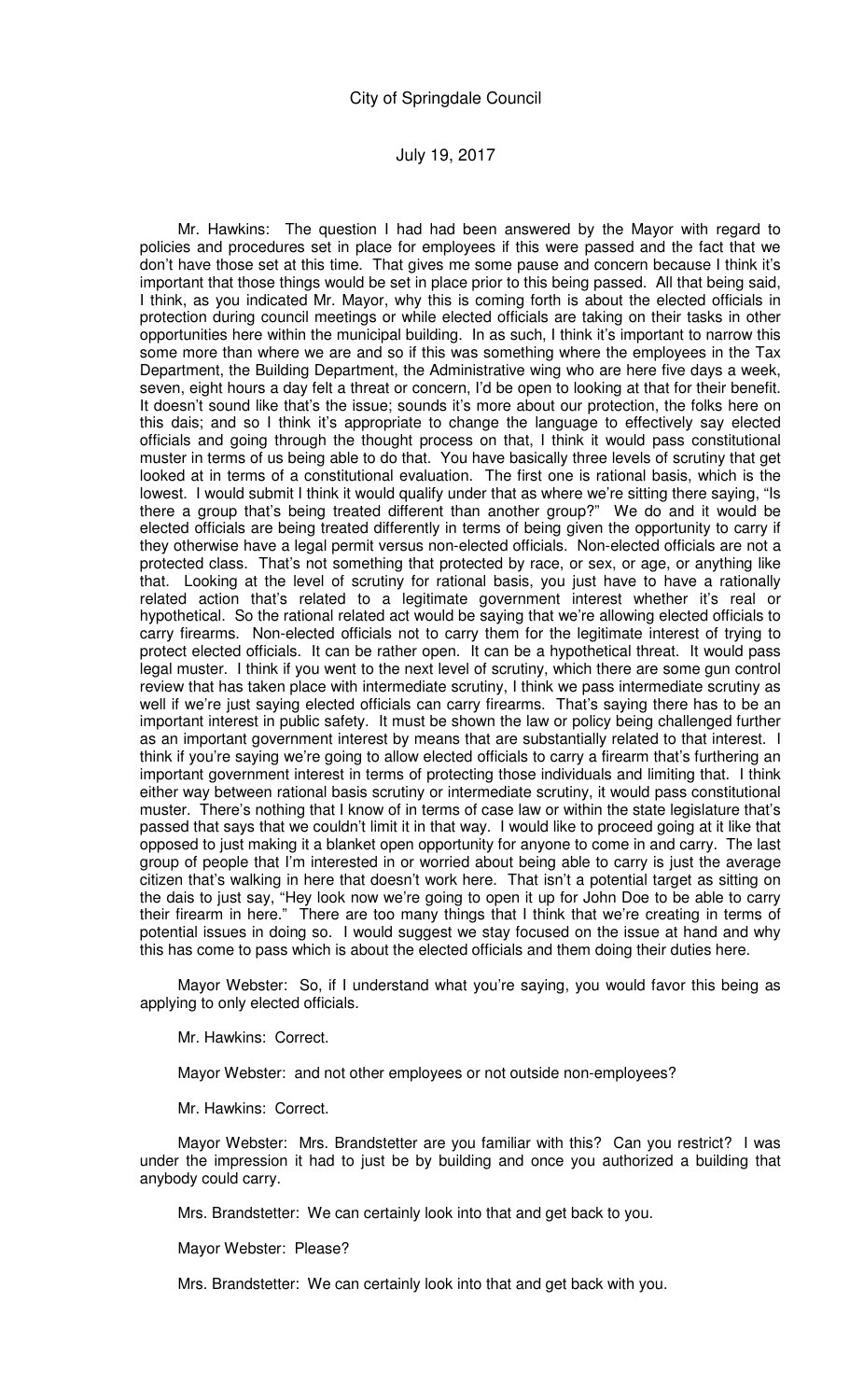Mr. Parham: She's not sure.

Mayor Webster: Oh, you're not sure about it? Okay. Well, anyway, that I think somebody asked me that early on whether we could restrict John Doe from coming in and my understanding is that we can't, but I can be wrong, so we need a clarification on that.

Mr. Hawkins: In the State statute that 2923.126, under B7 has basically outlined the idea that it's up to that governing body with authority over the building enacting a statute, ordinance or policy that permits a licensee to carry a concealed handgun into the building and so if that's what the ordinance or statute or policy is, I think we're free to do that. The only counter-argument to that is "Is it going to pass constitutional muster in terms of treating people differently?" I think, under the lowest level of scrutiny, which I would argue applies because you're looking at, "Are you treating somebody different because of their race, their gender, their age?" That doesn't apply. We're not treating somebody different because of those things. You get into there could be an argument for intermediate scrutiny because we're talking about a constitutional right of carrying a firearm. But at the same time, I go back to the fact that the State has already limited it and we're providing an additional option, but I still think it passes it that because it's an important interest and it's substantially related to carrying out that interest. That's what I would prefer versus just making an open-ended thing for any and everyone walking in the building who has a CCW permit. The only other thing I would say is this; I've gone through the class and I'm not going to sit here and ask people to say if they have or haven't so that they're not a target should we pass this and someone wants to come in and start with those people that may have a firearm. There's a reality. It's great. I suggest everyone go do it for the sake of gun safety, whether you have a firearm or you plan on carrying one or not. It's great for that. There's also the reality that you don't come out of it and all of the sudden you're a Navy Seal. I watch people often come into a Sherriff's office and go and pick up their CCW permits and there's a good portion of them that probably could get their gun taken from them at any given moment. So, there's some concern. The fact that you have a permit does not inherently mean that you are greatly proficient in the use of firearms. We open that up any and every one walking in this door, walking in this building. That's a concern. It's a concern to me for our employees that are here and it's a concern for the residents that may come in here to conduct their business or to watch a Council meeting or to go by the Tax Department. That's a worry.

Mayor Webster: Why would, if you pass this, and everybody can carry, why would that concern you more than it is today? Because what's stopping that person from coming in today? The sign on the door?

Mr. Hawkins: You're likely to have more people do it and it's the concern of someone being negligent with regard to how they're handling and managing their firearm. That's my concern. The idea that anyone can come in here. Anyone can come in, I know. Anyone can commit a crime if they want to commit a crime. We can stick three police officers in here if someone just wants to commit a crime, they can do and do that. I think if the goal really is about the concern and we're going through these meetings; elected officials going through their tasks and their duties and then being targets. Then, let's limit it to that. There's nothing that I know of that says case law that says we can't do it and there's nothing that statutorily says we can't do it. The Ohio Revised Code, the section that we're talking about says that governing body has the ability to make their own, enact a statute, ordinance or policy permitting folks to carry in. Let's limit it to that. I feel it would be much more appropriate for what we're trying attack and deal with.

Mrs. Harlow: I just wanted to state that I think that a lot of other municipalities have police officers at their council meetings and I believe that most people who carry have their carry conceal permit are responsible gun owners. I do believe we are sitting targets here. If we have someone who is very upset with us and comes into the chambers and doesn't like whatever laws we passed or whatever, we are sitting ducks. As the Mayor said, there's only one way out. I'm hoping somebody else up here is a good shot.

Mayor Webster: Well, okay, from the feedback I'm hearing here, it sounds like Council is generally in favor of doing this. I think we probably need to hold it off to get some tweaking done to it. So, based upon what I'm hearing you guys say, then I'm going to ask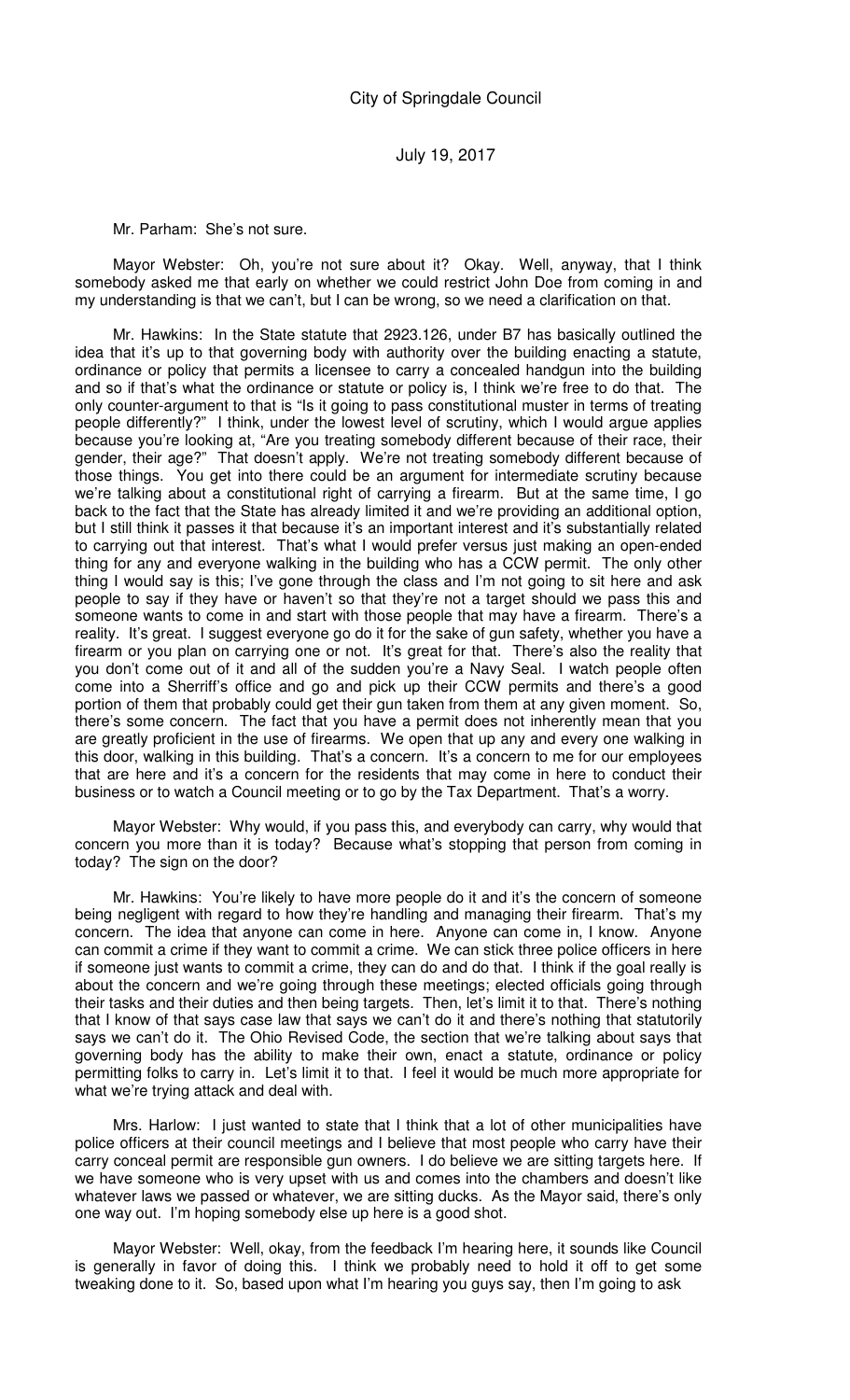Mayor Webster (continued): Derrick to go ahead and get the personnel policy manual updated or get it ready and if we can't have it ready when this resolution is ready, then we'll need the resolution to go into effect at a future date. To give Derrick and Amanda time to get the policy manual in place before this is enacted, but we will check out the employee, and if we can restrict it as per Mr. Hawkins request, if we can restrict it to just elected officials or if it has to apply to everybody that comes through the building and also check with the Fire Department to see what the administration over there what their feeling is in regard to this.

Mr. Shroyer: I would be hesitant to limit it strictly to elected officials. I would, on the other hand, advocate that the policies and procedures manual reflect some guidelines for employees. I don't know whether Mr. Parham or Mrs. Zimmerlin care to or have a concealed carry permit, but I think at least 40 hours a week, during the day, during the week that the same situation exists. If you walk in to the Administrative wing of this building, you have a captive audience there. Whether everybody in that wing should be carrying a firearm or not, I think is an administrative decision, but I think the option should be there should the policy want to address specific employees that have that option. Thank you.

Mayor Webster: I wholeheartedly concur with you. It's always been a concern of mine not just with the council meeting, but also in the Administrative wing there's no way out there and if you stop and think about it, this building is all of it's not enforcement. But, the Tax Department, you've got you're enforcing your taking money from people, which is probably the most severe action you're taking. You've got a Building Department over there that's making people comply with zoning codes, property maintenance codes, this, that, and the other, so I think there's good reason for that to be throughout the building and we may not be able to restrict it. We'll have to see and wait until Jeff gets back to get an interpretation of the code as to whether we can restrict it. I would be in favor of having the entire building, even if it means having John Doe walk in off the street.

Mrs. Harlow: I never dreamed in my entire life that principals of high schools or middle schools would need to carry weapons, but the Ohio Board of Education, they're working that into their requirements for some of the schools and I couldn't tell you how many times at the University of Cincinnati we were on lockdown and we were all in glass enclosed offices because there was an issue on campus and we got the siren to go on lockdown and it's not a good feeling that you can't protect yourself. It's not a good feeling at all. I would support some type of a resolution.

President Vanover: Well, being that I was one, at least I had my hand on the wheel for a while on this. I am, I don't make any bones about it, I have my CCW. The one lesson I learned out of that was, once I got my CCW I realized it was the beginning and not the end. There are more restrictions on a licensed carrier on what they can do and what they can't do. You can walk in a bar, but you better not have a drink or you better not be inebriated because if that gun comes out, you're in a world of hurt. It changes your mentality. I just had, a month ago, six weeks ago a young lady in a neighbor's car trying to take stuff out. Well, I went racing out there. The good news was I was smart enough to leave the weapon in the house, because she wasn't on my property. Those are decisions that all and I agree most of the concealed carry license holders are upstanding citizens. That sign out there means only one thing to them, they don't, but anyone else that wants to do something can. The common thread through all of Sandy, not Sandy Hook, the Connecticut school shooting and all of them is that they were gun free zones. The only thing, one person, a bad guy with a gun, the only thing that's going to stop him is a good guy with a gun. I pray that mine never out of its container except on the target range and practice range and it's one of those things that you just, I sent through. If you ever want some educational reading, this is a phenomenal book. It's "War on Guns" by John R. Lott, Jr. PhD. From 1950 to 2010, zero mass public shootings occurred in an area where general civilians are allowed to carry guns. During this period from 1950 to February 2010, just over 1% of mass shootings occurred in those places. One that we all recognize, Ft. Hood, there were two incidents there; April 2014; the incident lasted eight minutes. It was long enough for Ivan Lopez to fire at least 35 shots. There were three dead and 14 injured. That's one shot every 14 seconds and people say, "Well, you're close to my wife, well you're close to the police station. Yes, we are, but it takes time for them to get there and in eight minutes, carnage could happen. The first Ft. Hood shooting in 2009, Major Nadal Hassan; ten minutes, killed 13 and wounded 32. He had two weapons. He fired approximately 220 shots. One shot every 2.7 seconds. Both of the shootings came to an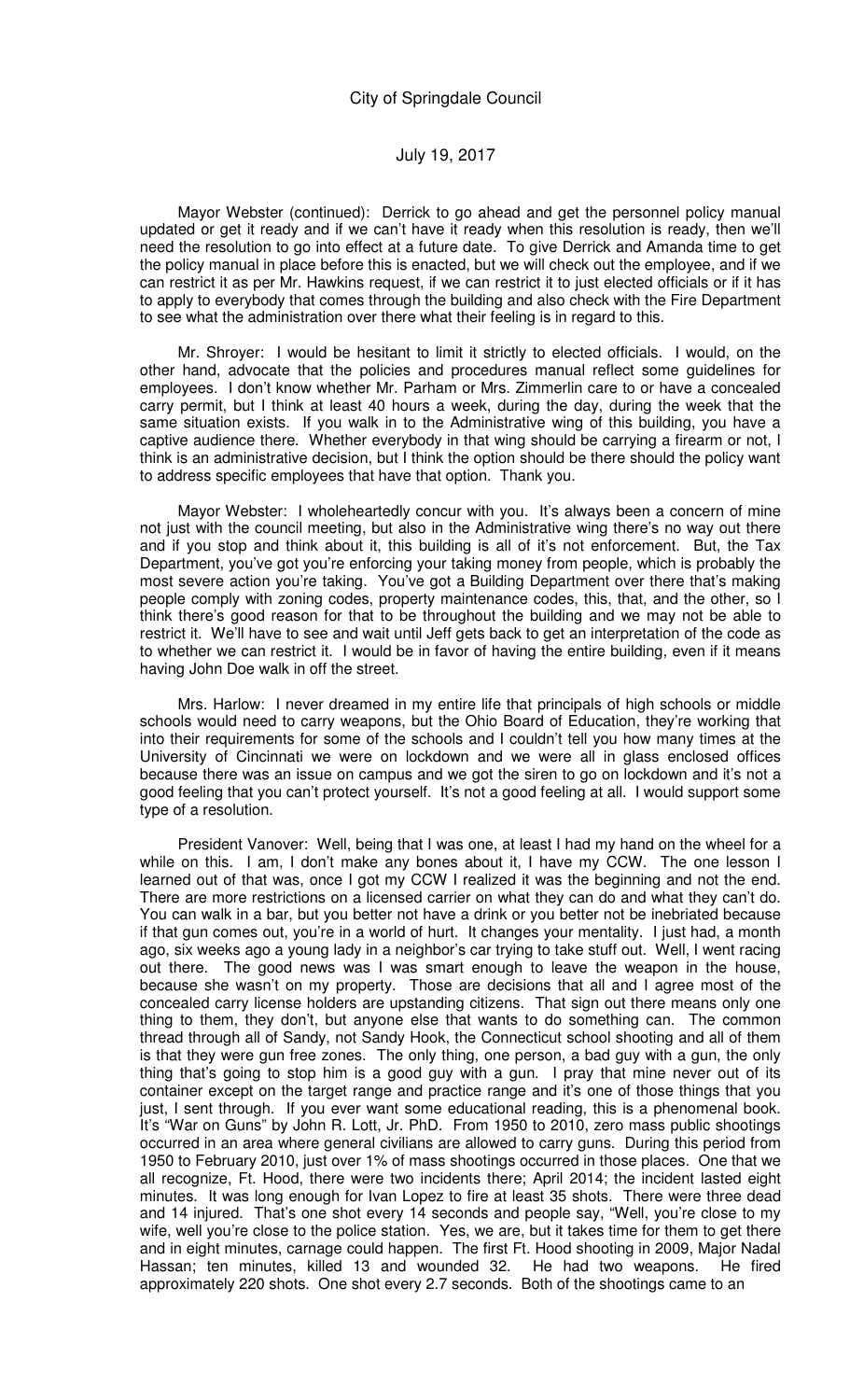President Vanover (continued): abrupt end because police were on site. You mention University and probably the first and for a long time the University of Texas shooting. Unfortunately was a former Marine; Charles Whitmore was in the tower. Ninety-six minute shooting spree and there were 14 dead and 32 injured and had it not been for some of the students going to their cars and retrieving their weapons, and pinning him down, it could have been a whole lot worse. So, good guys with guns can mitigate a situation. Just Monday there was a 17 year old girl in Oregon around Portland that there was a guy the police had been looking for. He had eluded them and she called her dad and said, "Hey can I get one of the guns out? I don't feel safe, I'm home by myself." Got it out, she laid down, took a nap and woke up to this buy coming through her window. She didn't fire a shot, because once he faced the business of the weapon, he retreated. I don't know how many up here, but I will be the first to admit that I've been on the business end and that is the most helpless situation at all. With that, Council what's your move on this?

Mr. Shroyer: I would just add that to the thought process that I think probably that most concealed carry folks follow, and I know, I do, is; my weapon is either in a gun safe next to my bed, or it's with me. If I know I'm going somewhere that's not going to permit me to carry a weapon, then I leave it at home. To me, that sign on the door says there's guns in the cars in the parking lot. Because a concealed carry individual, who has a weapon with them, is going to be conscientious, enough not to bring it in to the building when it says don't bring it in to the building. So what do they do with it? They leave it in the car. To me, that borders on negligent handling of the weapon if you leave it unattended. It should not be in the car. It should either be with you, or it should be in a safe place. Thank you.

Mrs. Emerson: When this first was brought up to us, and I think there was some discussion about it, I was all for this. The more I have thought about this; someone had come to me and had mentioned, "You're only there four or five days out of the month." That's true, but I'm making this decision to pass this, and, I've got other people that are here every day. This may not be what their desire is. I go to work every day and I'm in an area where there's no guns and I know that and that's okay with me. I would like, like Mr. Hawkins had said, I would like to look at it to limiting it to just to elected officials in here and not to the whole building and anybody who wants to walk in. I think this is our decision to protect ourselves. I don't think that's what all the employees in this building that work here every day. I'm not sure that's what their wishes are. If we were going to look into that, I would like to look into it and see what their opinions of carrying concealed all the time in this building would be.

President Vanover: Again, Council, what's your decision?

Mr. Shroyer made a motion to adopt.

President Vanover: Council, we have motion in front; do you want to withdraw the motion or proceed through?

Mr. Shroyer: Do you want to table it?

President Vanover: We can withdraw the motion, table it?

Mr. Shroyer: Where would it go from there?

President Vanover: Well, give Administration time to set up policies and procedures.

Mayor Webster: Also to see if we can just restrict it to elected officials. The way it reads right now it's the entire building. Anybody coming or going in the building could carry.

Mr. Shroyer: Okay, I'll rescind it.

Mrs. McNear: Mrs. Harlow you had second.

President Vanover: Rescind yours?

Mrs. Harlow: Rescind it?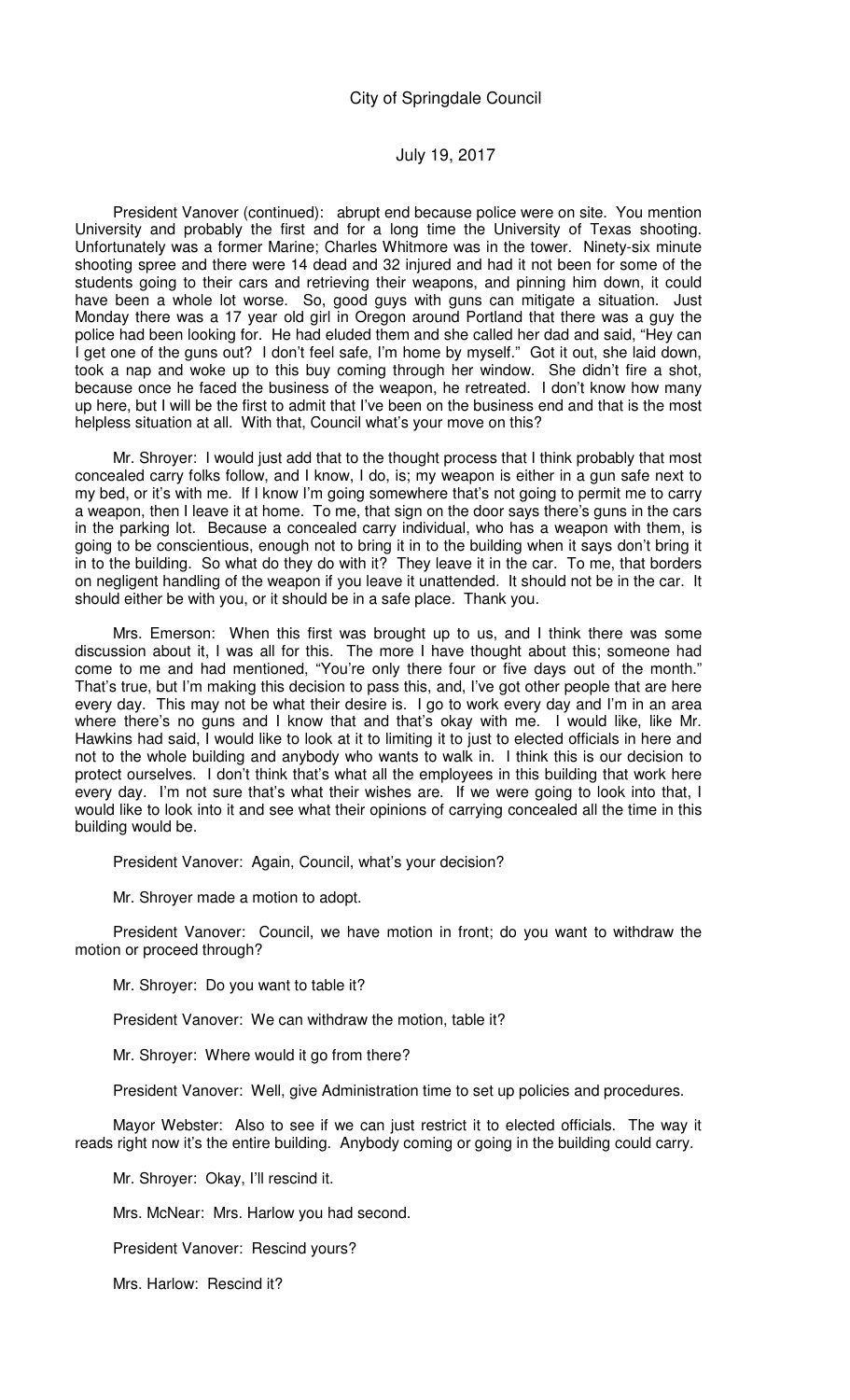Mrs. McNear: No, this is to withdraw your second to the motion for the resolution.

Mrs. Harlow: I will rescind my motion or my second that I didn't do, but.

Mayor Webster: So, could we hear what's going on?

Mr. Hawkins: It's a secret.

President Vanover: They've rescinded their motion to adopt and the second, so we're at the point now; we need I guess motion to table and then go from there.

Mr. Diehl made a motion to table; Mrs. Ghantous seconded the motion.

The motion to table Resolution No. R6-2017 passed with a 7-0 vote.

#### Resolution No. R7-2017

AUTHORIZING THE MAYOR AND CLERK OF COUNCIL/FINANCE DIRECTOR TO ENTER INTO AN AMENDMENT TO THE COOPERATION AGREEMENT WITH HAMILTON COUNTY, OHIO, PURSUANT TO PROVISIONS OF THE HOUSING AND COMMUNITY DEVELOPMENT ACT OF 1974, AS AMENDED

Mrs. Emerson made a motion to adopt; Mr. Diehl seconded.

Mr. Parham: Council, this is a piece of legislation, unfortunately we did not discuss with you prior to tonight's meeting. We were contacted by the Hamilton County Community Development or Hamilton County Development Department. If you recall, back in April or so, we had shared with you that changes had taken place relative to the Community Development Block Grant Program. At that time, they had made a decision that it is not necessary that the legislative body of a community adopt legislation to enter into this agreement with the County. I think that because of the magnitude of the projects and the commitment that we make, we thought it was best that you provide your approval or your disapproval of the participation in this program. It has been a program that has served this community extremely well. As the ordinance indicates, that, in prior years, each three-year period, you'd have to come back and pass a piece of legislation to say that you're going to participate in the program. They are now proposing that you sign off on it this first year and then each subsequent three-year period it will automatically renew. However, if you ever get to a point that you wish not to participate in the program you do not have to wait until the end of the three-year period. You can simply let them know the prior that you do not wish to participate. For instance, if you chose not to participate, in year 2019, you would have to let them know no later than June 30<sup>th</sup> of 2018.

Resolution R7-2017 passed with seven affirmative votes.

#### Old Business **None**

#### New Business

Mrs. McNear: Council, you have a liquor license request. This is a transfer of stock only. It's EG Miner's Enterprises, Inc. doing business as LaRosa's at 11711 Princeton Pike, Springdale, 45246. So no changes other than stock within the organization. Any issues with this? We'll get the paperwork filed. Thank you.

#### Meetings and Announcements

Mrs. Zimmerlin: I have a couple of things for you tonight from the Recreation Department. The Neighborhood Yard Sale will be taking place Saturday, August 12<sup>th</sup> from 9:00 a.m. to 2:00 p.m. The Goldfish Swim will take place on Saturday, August  $12<sup>th</sup>$  at Noon. They release over a thousand goldfish in the main baby pool to be caught by hand by children under the age of 12. They will also offer document shredding on August  $19<sup>th</sup>$ , which is a Saturday from 10:00 a.m. until 1:00 p.m. at the Community Center and it's a chance for you to dispose of your sensitive documents in a secure manner and all of the paper that is shredded will be recycled. The Park and Rec Department also has an employment opportunity. They're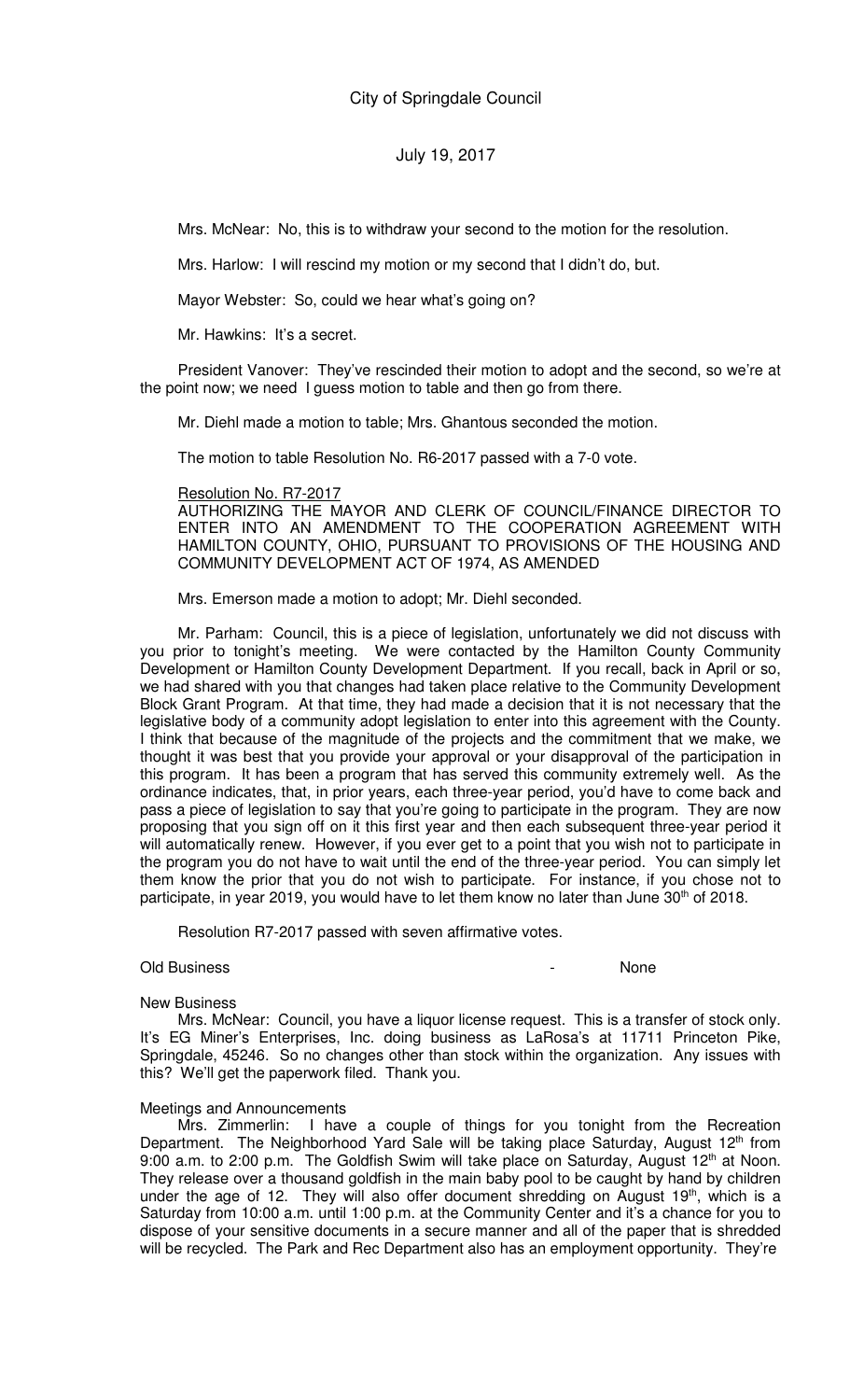Mrs. Zimmerlin (continued): accepting applications for the position of part time facilities supervisor and part time maintenance worker and information and applications are available on the city website or at the community center. Thank you.

Mrs. Harlow: Mrs. Zimmerlin can we back up a minute please? The shredding is August 19th?

Mrs. Zimmerlin: Yes ma'am.

Mrs. Harlow: And the time on that please?

Mrs. Zimmerlin: I'm sorry?

Mrs. Harlow: The time?

Mrs. Zimmerlin: From 10:00 a.m. to 1:00 p.m. at the Community Center.

Mrs. Harlow: Okay. Thank you. I wanted to announce that Planning would be holding their meeting on August  $8<sup>th</sup>$  at 7:00 p.m.

Communications from the Audience - None

Update on Legislation Still in Development

Mr. Hawkins: As you review your Internal Memorandum, Item Number One was addressed with Ordinance No. 31-2017. An ordinance adopting section 73.042 of the codified ordinances of the city of Springdale regulating temporary parking of Recreational vehicles on the city streets and declaring an emergency. That was tabled with a 7-0 vote. Item number two was addressed with Ordinance No. 32-2017. An ordinance authorizing the city to fund the employees' health savings accounts in 2017 and declaring an emergency. That passed with a 7-0 vote. Item number three was addressed with R6-2017. A resolution permitting the carrying of concealed handguns in the Springdale Municipal Building by valid concealed carry permit holders. That was tabled with a 7-0 vote. Item number four was a resolution R7-2017. A resolution authorizing the Mayor and Clerk of Council/Finance Director to enter into an amendment to the cooperation agreement with the Hamilton County Ohio pursuant to provisions of the Housing and Community Development Act of 1974 as amended. That passed with a 7-0 vote. All other matters were forthcoming.

Recap of Legislative Items requested for Next Council Meeting

Mr. Hawkins: An ordinance reducing special assessments levied for the purpose of constructing certain improvements at Pictoria Island and declaring an emergency. We also have a request for an ordinance approving a zone change from residential single household high density to planned unit development to allow a day care facility at 1391 East Crescentville Road. That would be a first reading at the next meeting. We also have an ordinance approving a preliminary development plan to allow a day care facility at 1391 East Crescentville Road Higher Ground Ministries House of Favor Church. Again, that's a first reading and an ordinance approving the major modification to the planned unit development and preliminary development plan of approximately 130 acres at the GEEAA Park and that will be a first reading as well.